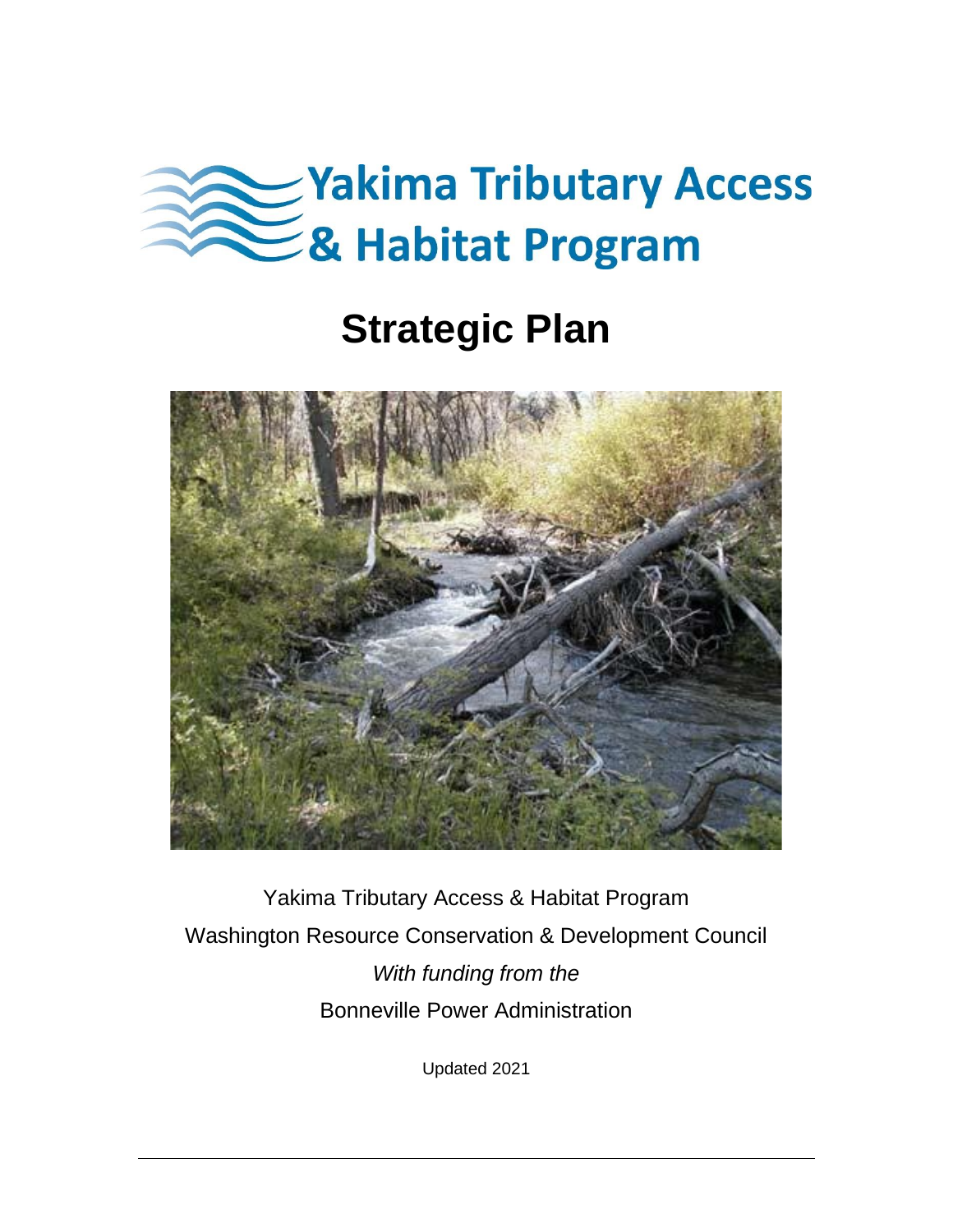## **Table of Contents**

|                                                                                   | $\overline{\mathbf{3}}$ |
|-----------------------------------------------------------------------------------|-------------------------|
|                                                                                   |                         |
|                                                                                   |                         |
|                                                                                   |                         |
|                                                                                   |                         |
|                                                                                   |                         |
|                                                                                   |                         |
|                                                                                   |                         |
|                                                                                   |                         |
|                                                                                   |                         |
| Chapter 4: PROJECT DEVELOPMENT & IMPLEMENTATION _______________________________10 |                         |
|                                                                                   |                         |
|                                                                                   |                         |
|                                                                                   |                         |
|                                                                                   |                         |
|                                                                                   |                         |
|                                                                                   |                         |
|                                                                                   |                         |
|                                                                                   |                         |
|                                                                                   |                         |
|                                                                                   |                         |
| 5.3 BIOLOGICAL RESPONSES 15                                                       |                         |
| <b>Chapter 6: FUNDING</b>                                                         | <b>18</b>               |
| 6.0 INTRODUCTION 18                                                               |                         |
|                                                                                   |                         |
|                                                                                   |                         |
|                                                                                   |                         |
|                                                                                   | 23                      |
|                                                                                   | 29                      |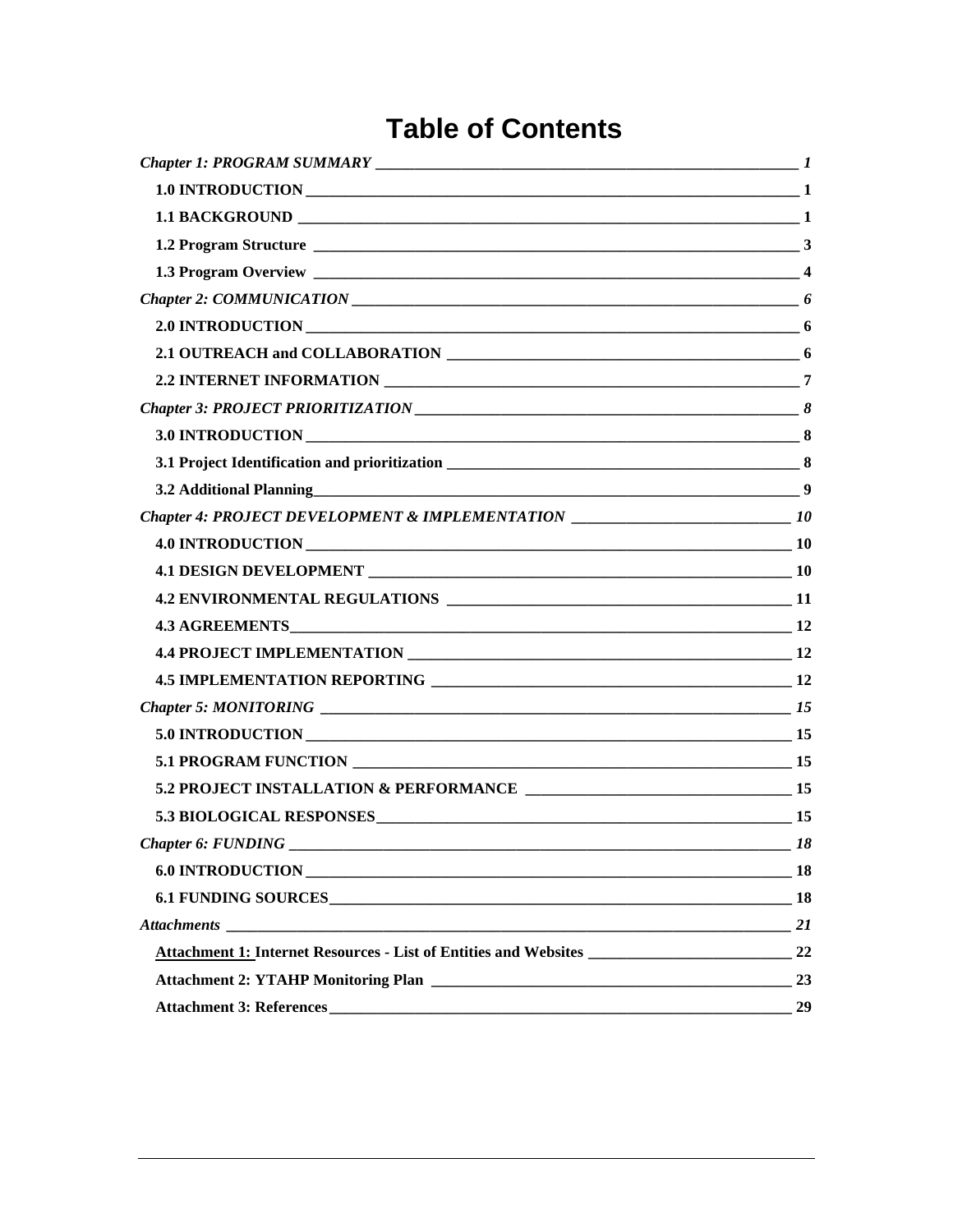## **CHAPTER 1: PROGRAM SUMMARY**

### <span id="page-2-1"></span><span id="page-2-0"></span>1.0 INTRODUCTION

The Yakima Tributary Access and Habitat Program (YTAHP) was developed to restore salmonid passage, protect fish from diversion entrainment, and to enhance riparian and instream habitat on Yakima River tributaries that historically supported salmonids. The program objectives are to: a) screen surface water diversions with NOAA Fisheries and WDFW compliant screens to prevent fish entrainment into artificial waterways; b) provide fish passage at man-made barriers, such as diversion dams, culverts, siphons and bridges; c) enhance instream and riparian habitat and function in fish bearing streams; and d) provide information and assistance to landowners voluntarily contributing to the improvement and conservation of natural resources.

The YTAHP developed from a number of groups actively engaged in watershed management, and/or habitat restoration within the Yakima River Basin. Current YTAHP membership includes: Washington Resource Conservation and Development (RC&D program administrator), Kittitas County Conservation District (KCCD), North Yakima Conservation District (NYCD), Washington Department of Fish and Wildlife (WDFW), Kittitas Conservation Trust (KCT), Mid-Columbia Fisheries Enhancement Group (MCFEG), and the Yakama Nation (YN). Future membership is open to entities with similar interests and goals and may include the South Yakima Conservation District and Benton County Conservation District.

Bonneville Power Administration's Fish and Wildlife Program (BPA) has funded the Yakima Tributary Access and Habitat Program through the Action Plan in 2002, then through the provincial review process since 2003. The first two years were focused on program development, establishing contacts and building relationships. In addition, tributary assessments were initiated, a consulting engineer engaged, and 11 early action projects were designed, six were implemented. YTAHP has evolved into an efficient and effective watershed restoration program; implementing numerous projects throughout the Yakima Basin (see Attachment 1) in a prioritized and coordinated manner.

YTAHP is supported by various private and governmental entities throughout the basin. Through its diverse core team membership, the YTAHP has proven capable of working with landowners to successfully implement projects with significant benefit to native salmonids. YTAHP has successfully coordinated efforts of other resource management entities and co-managers in the Yakima Basin to gain additional benefits for fish and wildlife from the proposed projects.

The program may evolve through time, based on resource needs and core team membership. This strategic plan will evolve with the program to reflect the current role and goals of the YTAHP. The general mission will remain the same, to increase the habitat available to native salmonids.

### <span id="page-2-2"></span>1.1 BACKGROUND

Many factors, occurring over more than a century, have contributed to a decline in native salmonid populations within the Yakima River Basin. Commercial harvest beginning in the 1800s, unscreened surface water withdrawals, construction of dams and other manmade fish barriers, habitat degradation, introduction of hatchery fish, introduction of nonnative species, predation pressure, urban development, agricultural and timber practices, climatic cycles and other causes have all played a role in the decline of salmonid populations.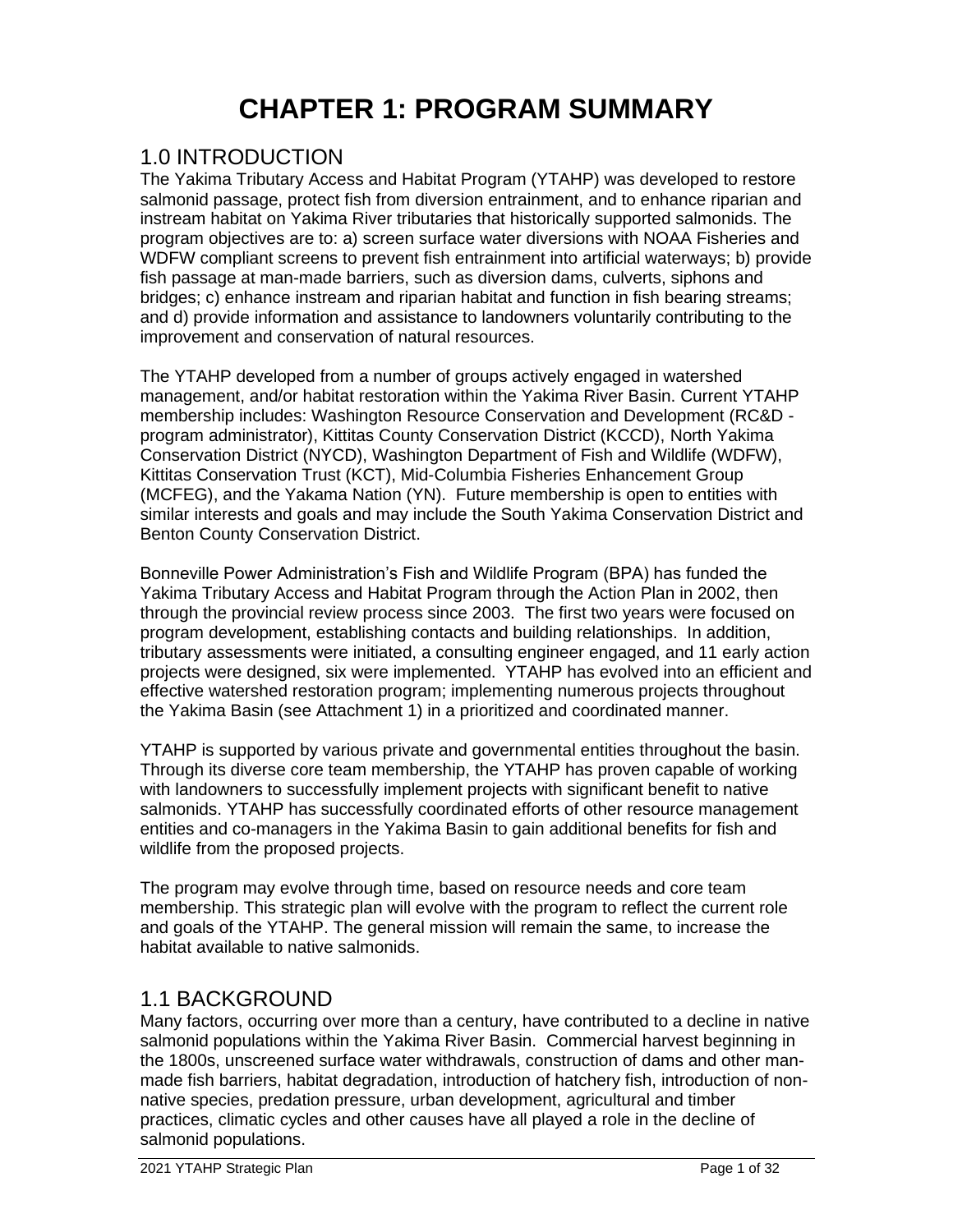The significance of these declines is reflected in listings under the Endangered Species Act (ESA) in the Middle Columbia region, which includes the Yakima River Basin. The United States Fish and Wildlife Service (USFWS) listed the Columbia River bull trout (*Salvelinus confluentus*) distinct population segment as threatened on June 10, 1998 and the National Oceanic and Atmospheric Administration (NOAA) Fisheries listed the Middle Columbia River steelhead (*Oncorhynchus mykiss*) as threatened on March 25, 1999.

Since these listings, numerous watershed planning and salmon recovery efforts in the Yakima Basin have occurred. Most watershed plans and recovery documents list barrier removal and diversion screening as high priorities for fish recovery including: the Yakima Subbasin Plan, Yakima Basin Salmon Recovery Plan, Yakima Steelhead Recovery Plan, Yakima Bull Trout Action Plan, Yakima Basin Limiting Factors Analysis, Yakima River Basin Watershed Management Plan, federal Biological Opinions and other resource plans. Since at least 1881 Washington State has had laws requiring the protection of fish life by screening water diversions. While these laws have been on the books for more than a century (see Chapter 77.55 and Chapter 77.57 RCW), they have been difficult to implement and enforce. The YTAHP facilitates a voluntary program in which landowners can come into compliance with current fish passage and screening laws with considerable cost sharing advantages—a win-win situation for native fish and landowners. Habitat quality is also identified as a key factor limiting the productivity of these listed species.

There has been active screening of Yakima River mainstem diversions for nearly 37 years through the Fish Passage and Protective Facilities Program, a cooperative effort lead by the United States Bureau of Reclamation (BOR) with Bonneville Power Administration (BPA) Fish and Wildlife Program funding. Phases I (1980s) and II (1990s to 2006) of the Program resulted in the completion of numerous projects that protect fish from entrainment into artificial irrigation waterways and provide passage through diversion dams and other man-made obstructions. Several of these projects were large, multi-million dollar efforts that are now operational, screening diverted river water for irrigation and other purposes.

In spite of these significant efforts, there are still hundreds of unscreened or improperly screened diversions and other passage and habitat problems for fish in the Yakima Basin tributaries. There are hundreds of identified passage barriers; total barriers, partial, seasonal, and/or life stage barriers. Barriers include culverts, bridge structures, pushup dams, inadequate flow, concrete dams and channel constrictions. The removal of full adult barriers, juvenile barriers, partial and seasonal barriers allows access to the often less disturbed upper watershed habitat throughout the Yakima Basin. Fish passage for all life stages not only provides spawning accessibility for adults, but valuable tributary rearing habitat for juveniles; protecting them from the often high and variable flows of the mainstem Yakima and Naches Rivers. The YTAHP contributes to other recovery efforts in the basin to reestablish salmonid populations in all historical areas.

The ESA listing of steelhead and bull trout in the Yakima Basin has increased pressure to comply with current passage and screening laws. Lack of habitat availability has also been identified as a key factor in reduced productivity of these listed species. The YTAHP was designed to continue to address screening and passage needs in Yakima River tributaries as well as enhance instream and riparian habitat features in the basin using a well-coordinated, prioritized approach.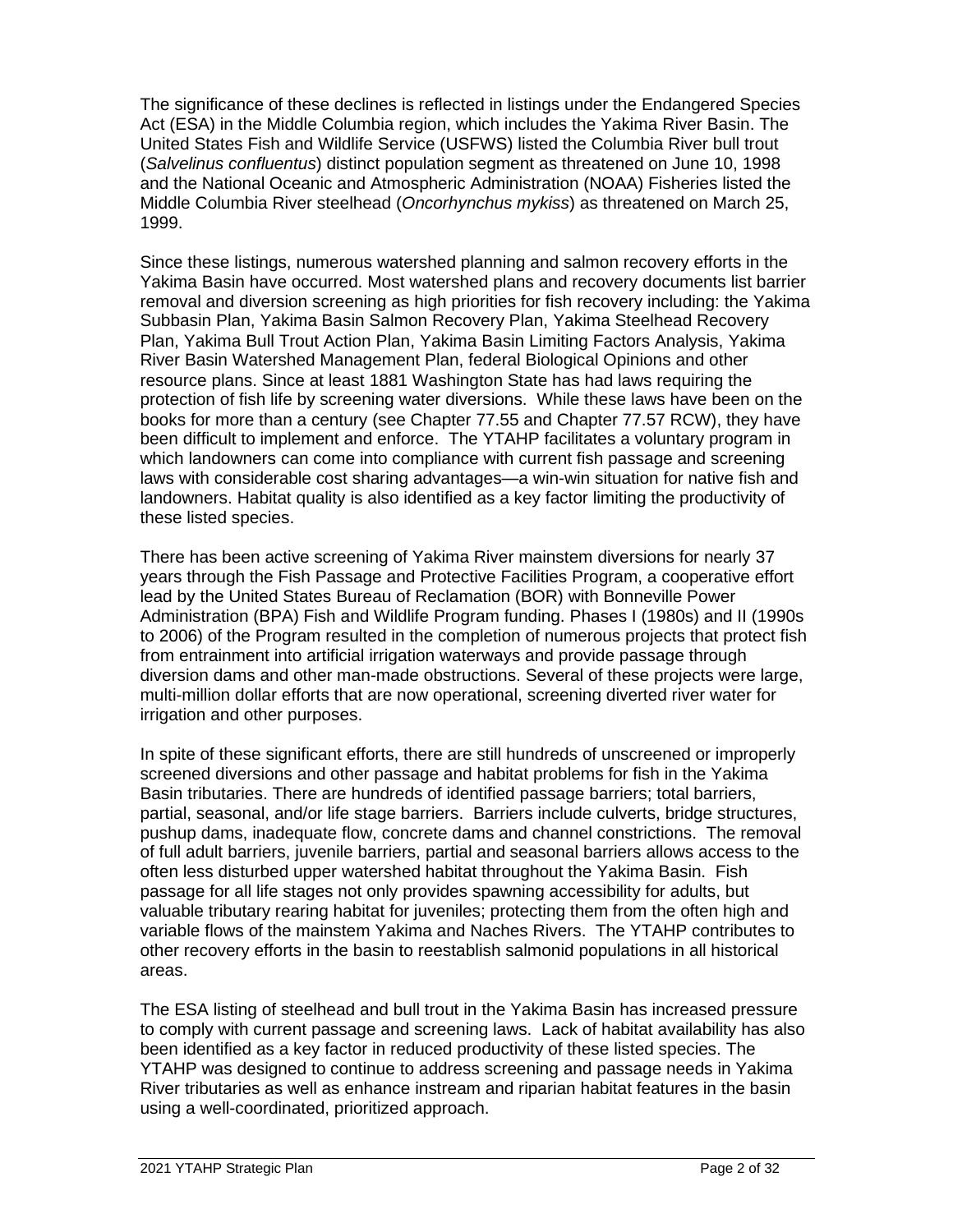## <span id="page-4-0"></span>1.2 PROGRAM STRUCTURE

The YTAHP core team members work with project partners and facilitate coordination of local, state, tribal and federal agencies with interest and experience in fish and habitat enhancement activities, water management, and/or stewardship of the land. The YTAHP acts as a liaison between regulatory agencies, funding entities and private landowners, ultimately leading to efficient and effective project implementation.

The YTAHP is organized into four functional groups/teams (Table 1). Members of these teams will freely interact within and between teams to efficiently move projects through to completion.It is expected that individuals will serve on more than one team and that teams will change to best meet the needs of individual projects. In addition, other members and/or entities will be included as appropriate. The groups are described below.

### 1. Administration

The RC&D is a core team member and administers the YTAHP program. They have an intergovernmental contract with the BPA to implement and administer YTAHP. The RC&D has entered into inter-local agency agreements with other core team members that describe work expected, methods of payment and records maintenance for the program. In addition, the RC&D organizes regular program meetings and fulfills the program reporting requirements to BPA.

### 2. Program Management

The YTAHP was organized to facilitate collaboration of the local, state, tribal, and federal entities with interest and experience in fish recovery activities. Currently the Core Team for YTAHP is comprised of RC&D, NYCD, KCCD, WDFW, YN, KCT, and MCFEG. Core team members will work cooperatively to manage and provide direction to the program.

Additional entities often join in the YTAHP core team discussions and may participate in project planning and implementation if their goals and objectives align with YTAHP principles and funding allows. Examples include US Bureau of Reclamation, US Fish and Wildlife Service, Washington Department of Ecology and Washington Water Trust.

### 3. Project Sponsors

Any member of the Core Team can be a project sponsor; most projects are sponsored by NYCD, KCCD, MCFEG, YN and/or KCT. Project sponsors are responsible for coordinating communication between the different groups in YTAHP, facilitating project planning, provide information for permitting and funding, as well as the construction and implementation activities. In addition, project sponsors will be responsible for obtaining landowner agreements and monitoring the structural integrity of implemented projects. Access agreements should be maintained at each barrier removal project to facilitate biological monitoring activities pre and post implementation.

### 4. Technical Work Group

The technical work group (TWG) consists of project sponsors, consulting engineers, the permit coordinator, biologists, and regulators. The TWG reviews engineering designs and provides technical assistance on all proposed projects. The TWG provides a consistent review group with common guidelines and engineering standards and includes regulatory agencies to assist in the preparation of permit application packages such that permit review and issuance is rapid and effective. It is anticipated that engineers, fabricators, and biologists from the WDFW, conservation district engineers, consulting engineers, and other stakeholders and regulators will participate in the TWG.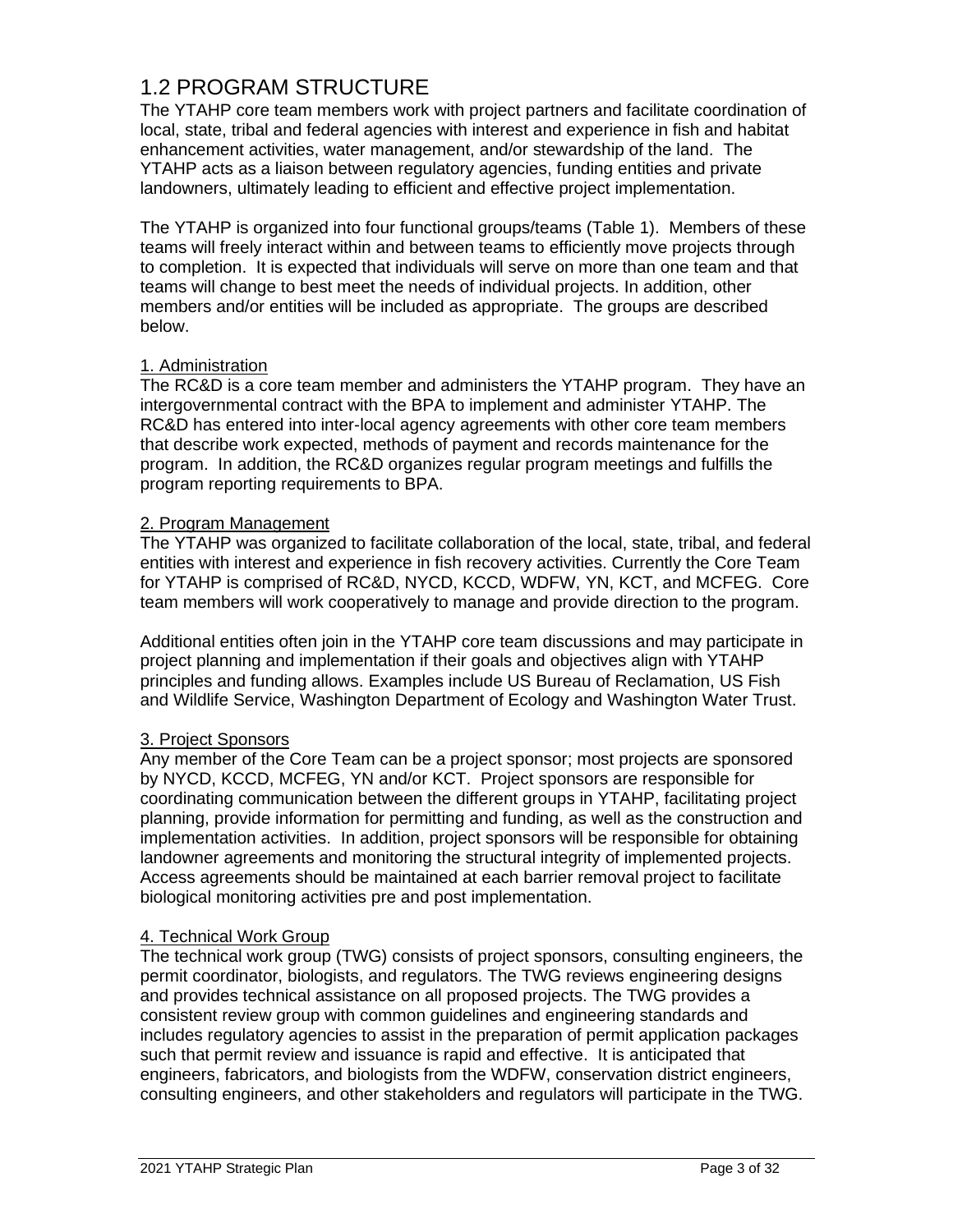WDFW is designated as lead entity for completing environmental and cultural resource permit application packages. The permitting coordinator will work with the regulatory entities, namely BPA, NOAA Fisheries, USFWS, DHAP, USACOE, WDFW, Ecology, local governments, the YN, and others as appropriate.

In addition, members of the technical work group will facilitate and coordinate biological monitoring for YTAHP projects.

## <span id="page-5-0"></span>1.3 PROGRAM OVERVIEW

Below is an overview of some of the primary functions and processes that occur in the YTAHP. More details can be found in the respective chapters.

### **Communication**

Communication is an important component to the success of YTAHP. Communication efforts include outreach to local communities, prospective cooperators, and coordination with other Yakima Basin Watershed groups. The TWG provides early and ongoing communication with regulators to ensure project compliance. Cooperation among project sponsors and recovery groups will reduce duplication of efforts and parlay available funding, leading to greater watershed benefits. (See chapter 2)

### Project Prioritization

Many of the major tributaries in Kittitas and North Yakima Counties were inventoried using WDFW Salmonid Screening, Habitat Enhancement and Restoration (SSHEAR) protocol in the mid-2000s. Based on those surveys, landowner cooperation, relationship to other projects, and the Priority Index (PI) numbers for barriers and the Screening Priority Index (SPI) numbers for diversions, projects are prioritized for implementation. Priority numbers may be recalculated after downstream projects are implemented and other prioritization schemes may also be incorporated. In streams that are not inventoried using the SSHEAR protocol, or the PI and SPI numbers have not been updated, projects are prioritized based on local knowledge and expertise. Tributaries are prioritized based on the occupancy of ESA-listed steelhead and the lowermost downstream barrier(s) and surface water diversion(s) are generally the highest priority.

In addition, habitat enhancement projects also need to become part of the work that YTAHP does to support fish recovery in the basin. (See chapter 3)

### Project Development and Implementation

Successful project implementation by the YTAHP is a result of a highly collaborative and cooperative process with a diverse group of participants with varying conservation interests. Project sponsors exhibit a high degree of skill in the development and management of these projects to get to the implementation phase. Project planning undergoes technical review from several sources, ranging from private landowners to hydraulic engineers. Once a project plan has been reviewed and accepted by the TWG, the applicable permits and environmental authorizations must be obtained. Throughout the planning and review process, the project sponsor must obtain and maintain access and maintenance agreements with the cooperators and other private landowners. The project sponsor is also responsible for contracting services necessary for project completion. (See chapter 4)

### Monitoring

The YTAHP is responsible for monitoring the program and its results. Core team members will continue to review program objectives and manner of execution for appropriateness and to update plans as appropriate to reflect current YTAHP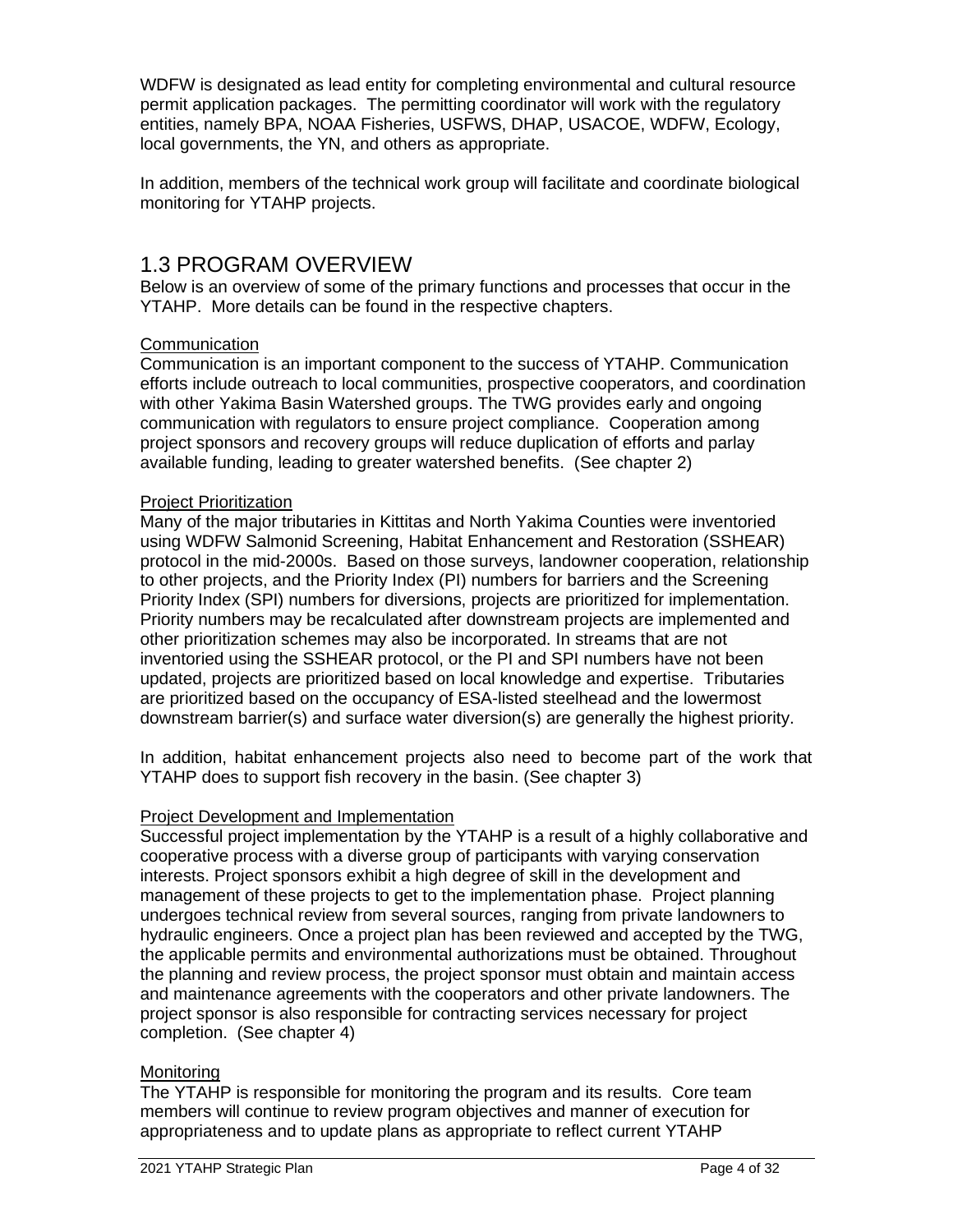participation and operation. Completed YTAHP projects are monitored for their effectiveness in achieving their intended objectives. Structural integrity and function are evaluated post implementation. Biological response variables will be monitored through time at selected barrier correction projects. (See chapter 5)

Water right holders are required by Ecology to meter their weekly rates of water use and report that data to Ecology annually. Ecology retains a permanent database for monitoring water use over time.

Funding

Through their Fish and Wildlife Program, Bonneville Power Administration provides the base funding for the YTAHP. This long-term funding provides leverage for project sponsors when applying for additional grants requiring matching funds (e.g. SRFB, NRCS, etc). Additional contributions come from in-kind services from the core team and project participants. Since 2002, YTAHP's BPA funding has helped obtain \$24.5 million more in matching funds. Many YTAHP projects include a cost share and/or in-kind component from the private landowner. (See chapter 6)

| Team                                     | Membership <sup>1, 2</sup>                                                                                                                                                                      | <b>Responsibilities</b>                                                                                                                                                                                                                                                                                                     |
|------------------------------------------|-------------------------------------------------------------------------------------------------------------------------------------------------------------------------------------------------|-----------------------------------------------------------------------------------------------------------------------------------------------------------------------------------------------------------------------------------------------------------------------------------------------------------------------------|
| <b>Administration</b>                    | RC&D                                                                                                                                                                                            | administration,<br>Grant<br>accounting,<br>invoice<br>preparation, coordinating with BPA and core<br>team on budget tracking and project updates for<br>grantor(s), BPA reporting                                                                                                                                           |
| <b>Program Management</b><br>(Core Team) | RC&D<br><b>WDFW</b><br><b>KCCD</b><br><b>NYCD</b><br>YN<br>KCT<br><b>MCFEG</b><br><b>BPA</b>                                                                                                    | Program organization and schedules,<br>assigning tasks and tracking progress,<br>program consistency, forming partnerships,<br>updating planning documents, producing<br>applications for funding, finding and organizing<br>technical support, producing the program<br>annual plans, and other functions as<br>necessary. |
| <b>Project Sponsors</b>                  | Core Team                                                                                                                                                                                       | coordinate<br><b>Plan</b><br>projects,<br>facilitate<br>and<br>landowner and community involvement and<br>outreach, oversee project management                                                                                                                                                                              |
| <b>Technical Work Group</b>              | <b>NOAA</b><br><b>WDFW</b><br><b>USFWS</b><br>YN<br><b>KCCD</b><br><b>USACOE</b><br><b>NYCD</b><br><b>BPA</b><br><b>YBJB</b><br><b>KCT</b><br><b>DAHP</b><br>Ecology<br><b>Local Government</b> | The technical work group (TWG) provides the<br>engineering, biological, implementation, and<br>fabrication technical assistance. The permitting<br>coordinator participates with the TWG as well.                                                                                                                           |

**Table 1.** Yakima Tributary Access and Habitat Program Functional Groups/Teams.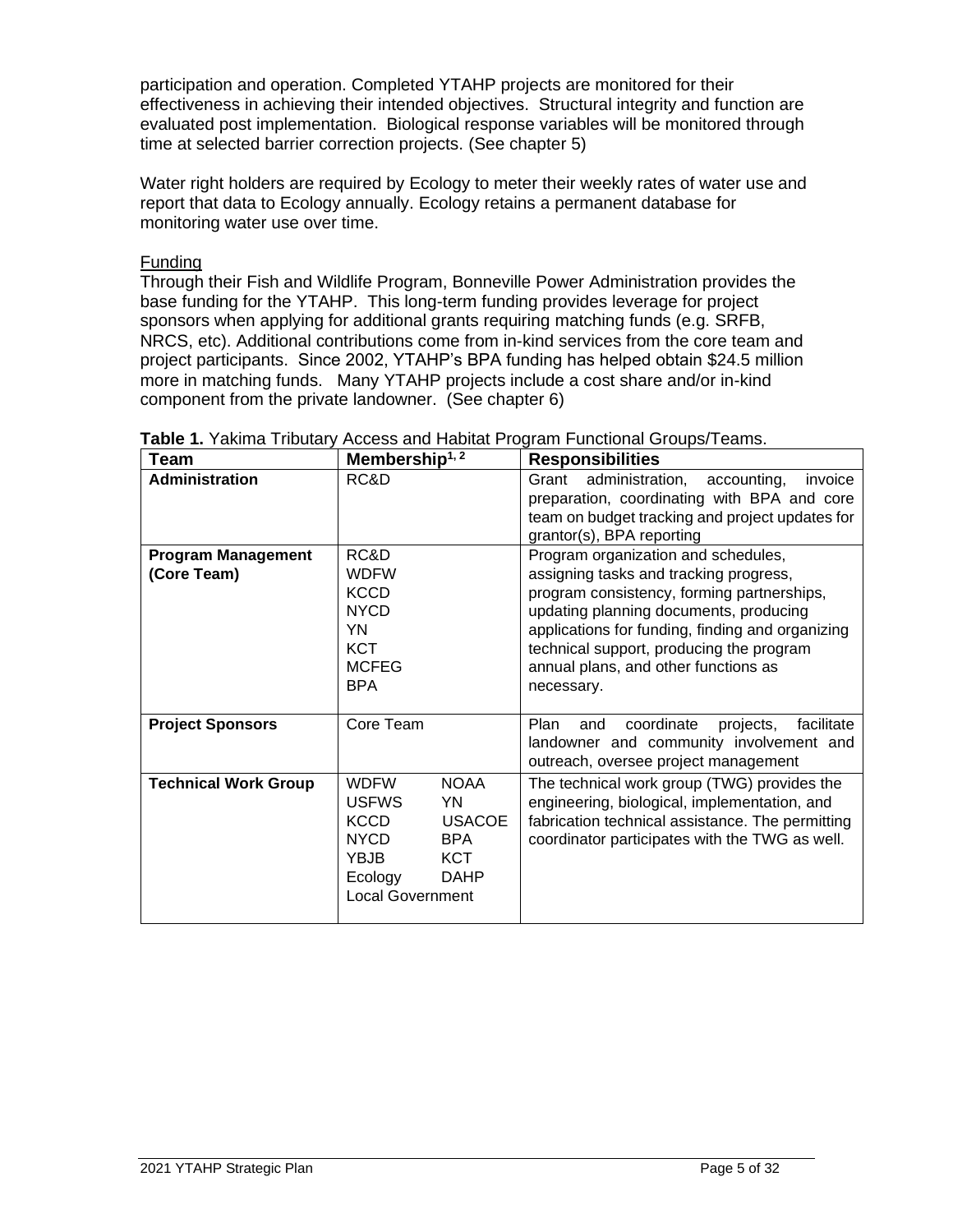## **CHAPTER 2: COMMUNICATION**

### <span id="page-7-1"></span><span id="page-7-0"></span>2.0 INTRODUCTION

Communication is vital to the success of the Yakima Tributary Access and Habitat Program. Communication efforts include outreach to local communities in the program area to both inform and solicit potential project cooperators, and coordination with other groups working on habitat enhancement, conservation, and/or land and resource management in the Yakima Basin. Internal collaboration by YTAHP core team members and its participants is integral to the program's success.

## <span id="page-7-2"></span>2.1 OUTREACH AND COLLABORATION

The YTAHP has established positive working relationships with local communities, landowners, watershed groups, regulatory agencies, and the organizations that core team members represent. The program receives broad-based support from local, regional and state entities concerned with private landowner rights, natural resources conservation, and salmon recovery.

### **Outreach**

The rapport between conservation districts and their local communities has helped facilitate the implementation of YTAHP projects and gain support for the program. The traditional role of conservation districts has been to conserve natural resources while assisting landowners through implementation of beneficial land management practices. During 2000 and 2001, fish screening workshops were held in both Kittitas and Yakima Counties to share with local communities the current laws on fish screening and passage and the resulting implications that recent ESA listings of steelhead and bull trout may have within the Yakima River Basin. In these workshops, the Conservation Districts and the Kittitas County Water Purveyors (KCWP) introduced YTAHP as a future program, amongst others, to assist landowners in voluntary compliance with state and federal screening and passage laws. Currently, landowners and the public are informed of YTAHP activities through newsletters, websites, articles, public presentations, fair booths, conferences, field tours and other forms of outreach.

When a private landowner cooperates with the YTAHP to implement a project, they are included as an integral member of the team. Landowners are apprised of the comparable costs of maintenance and operation of their corrected barriers or and removal of the barrier, and of other alternatives in terms of effectiveness, time, equipment and safety. Contact will be maintained with those landowners from the identification of the project through the completion and monitoring of the project. Landowners will play a key role in monitoring the project and informing core team members of its operation and function.

Individual landowners have also provided outreach opportunities for the YTAHP. Neighbors have taken notice when projects are implemented and have asked participants about the program. This has increased awareness and participation in the YTAHP.

### **Collaboration**

The YTAHP is based on a collaboration of entities interested in improving fish and wildlife habitat and/or assisting landowners in conserving natural resources. The Yakima Basin is home to diverse entities, including irrigation and agricultural interests, municipalities, tribal interests, local, state and federal agencies, private landowners, developers, recreational interests and environmental groups. The YTAHP often collaborates with these entities on projects, resulting in broad-based support for the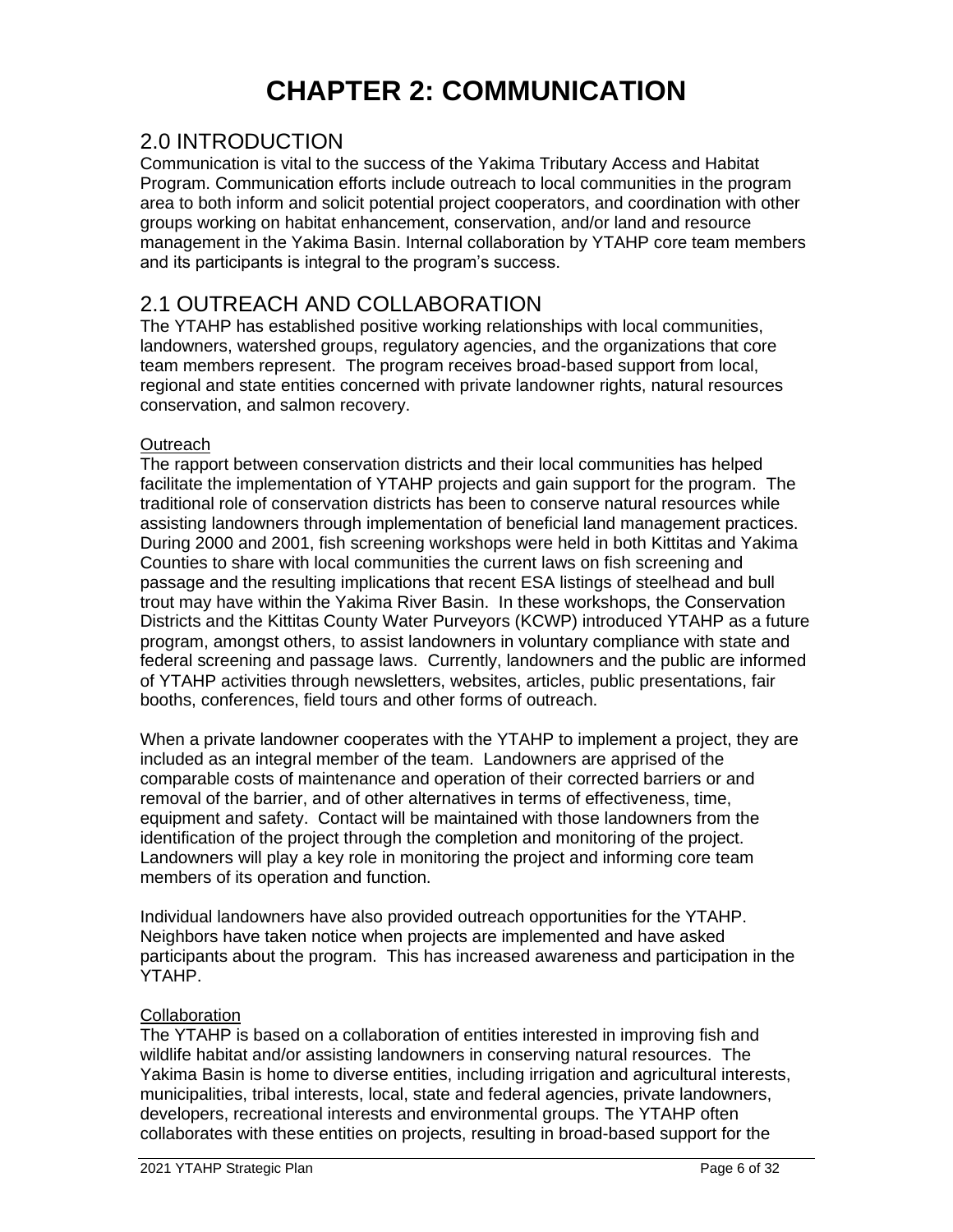program and its projects. Through coordination with other organizations, YTAHP hopes to reduce duplication of effort and to ensure actions taken address broad watershed issues.

When a YTAHP project is proposed, representatives from interested agencies and groups are included in the planning process as part of the TWG. This facilitates project development incorporating the interests of many stakeholders early in the planning process. Projects can often be implemented more rapidly and create greater benefits to the watershed through collaborative processes. Oftentimes, efforts to work with other groups results in cost-share opportunities through joint planning, engineering or in-kind contributions.

In addition to project planning, a collaborative approach has been taken to monitor the biological response variables to projects implemented by YTAHP. We are currently coordinating our efforts with those of the Yakima-Klickitat Fisheries Program (YKFP), the Yakama Nation Fisheries Department (YN), WDFW fish program, and the Yakima Basin Fish and Wildlife Recovery Board.

### <span id="page-8-0"></span>2.2 INTERNET INFORMATION

General YTAHP information, requests for potential project cooperators to contact their local core team member, photographs, and links to pertinent sites, such as WDFW, the department of agriculture, fish screening laws, ESA, Clean Water Act (CWA), and screen manufacturers can be found on Attachment 1, or on their individual websites.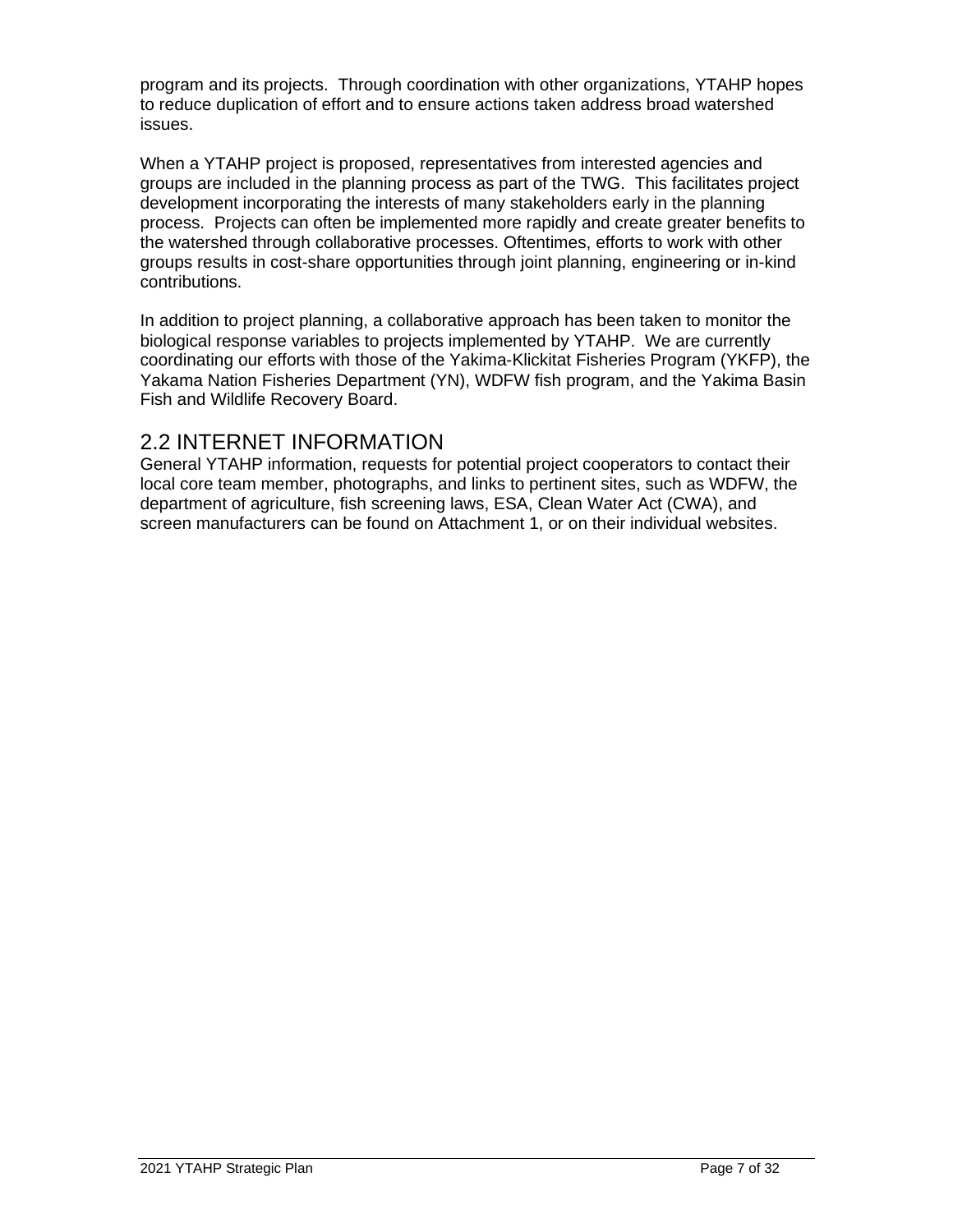## **CHAPTER 3: PROJECT PRIORITIZATION**

## <span id="page-9-1"></span><span id="page-9-0"></span>3.0 INTRODUCTION

Major tributaries within North Yakima and Kittitas County Conservation District service areas have been inventoried and the identified features prioritized based on Priority Index (PI) and Screening Priority Index (SPI) numbers according to WDFW SSHEAR protocol. Addressing existing barriers and unscreened or inadequately screened diversions have been the key elements of the Yakima Tributary Access and Habitat Program. As tributary habitat once again becomes accessible to native fishes, YTAHP works to improve rearing and where appropriate spawning habitat throughout the tributaries. Project implementation is prioritized based on a number of factors, beginning with the biological benefits to native salmonids, and including interactions with other projects and long term goals on each stream. In addition, funding availability, landowner willingness and project sponsorship are also important to project selection and implementation.

## <span id="page-9-2"></span>3.1 PROJECT IDENTIFICATION AND PRIORITIZATION

### Passage and Screening Projects

Initial SSHEAR surveys provided a ranking of tributaries for existing and potential salmonid habitat. Barriers and diversions within each stream were identified and scored quantitatively based on biological factors at each site and given a PI or SPI number. Biological variables evaluated include status of fish species present, life stages impacted, migration timing of affected species/life stages, upstream habitat available, historical abundance, current and historical water quality and other habitat features. The prioritization list is ecologically based which means that addressing the highest rated barriers and diversions represents the greatest potential benefit for native salmonid species within the Yakima Basin.

The YTAHP generally implements projects from the most downstream-identified barrier or diversion and working upstream. This approach provides the most immediate benefits to migrating fish upon implementation. Projects may be proposed outside of this sequence when they present high biological priority and/or extraordinary opportunity, strong local support, supplemental funding, or address specific ESA compliance issues.

Because the YTAHP's focus is on working with voluntary private landowners, key factors such as landowner willingness, funding availability and project sponsorship can also influence project prioritization and implementation scheduling.

### Habitat Enhancement Projects

The YTAHP provides voluntary opportunities to landowners to improve habitat, including: water quality, instream flows, riparian habitat, floodplain connectivity, instream complexity, and water use efficiency. Often times, these projects are not identified in the tributary assessments, but are recognized by the core team as a critical component in watershed health and salmon recovery.

In conjunction with local knowledge and expertise from the Core Team and YTAHP partners, existing resources such as the Yakima Basin Steelhead Recovery Plan, Yakima Basin Integrated Plan, Yakima Bull Trout Action Plan, local watershed assessments, etc. will be used to identify habitat enhancement projects. Projects will generally fall within three types of restoration categories, category 1 being the highest priority and most ecologically beneficial (Roni et al., 2002).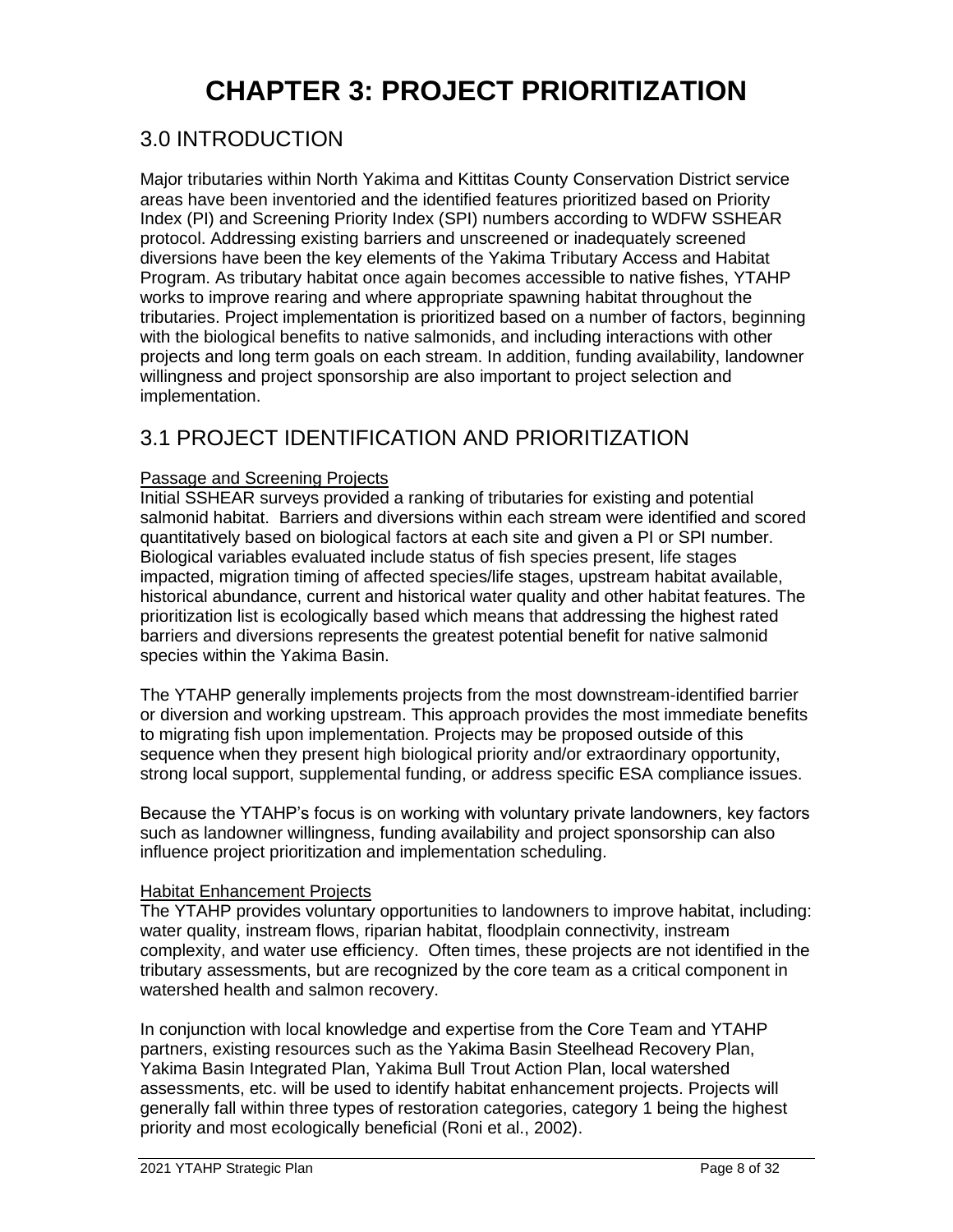Project categories:

Category 1: Projects that reconnect isolated habitat: Floodplain connectivity, sidechannel connectivity, other off-stream connections, etc.

Category 2: Projects that create and sustain habitat: Instream flow, water quality, riparian restoration, road relocation, sediment input, etc.

Category 3: Projects that provide instream habitat enhancement (May be in conjunction with category 1 and 2 projects): Large wood or boulder placement.

Habitat enhancement projects will be introduced to the core team and go through the technical review process, just like a screening or passage project. Often, habitat components are incorporated into screening and passage projects to achieve maximum biological benefits. Core team members and TWG members have expertise advising project proponents on methods to protect and enhance fish and wildlife habitat when working near streams. Instream actions may include using bioengineering tools for bank stability, grade controls, and instream and floodplain habitat complexity. Riparian and upland habitat enhancement activities benefit from the conservation districts' programs associated with erosion control and irrigation efficiencies programs. In addition, livestock control fencing and planting native vegetation in the riparian buffer provides great benefit to fish and wildlife habitat restoration.

As with screening and barrier removal projects, YTAHP's focus working with voluntary private landowners may influence project implementation scheduling based on landowner willingness.

## <span id="page-10-0"></span>3.2 ADDITIONAL PLANNING

As YTAHP continues to implement screening, passage, and habitat projects in priority watersheds, it should also maintain participation in other ongoing recovery actions. There is the potential for YTAHP to play a valuable role in the success of restoration actions associated with the Yakima Basin Integrated Water Resource Management Plan, Yakima River Basin Water Enhancement Project, Ecology TMDL projects, Voluntary Stewardship Program, and County Flood management needs. Yakima and Kittitas Counties are similar in that both include agricultural communities with irrigated lands and numerous salmonid bearing streams. For these reasons, the YTAHP is applicable and highly effective at addressing fish passage and habitat concerns to aid in salmonid recovery.

YTAHP should also maintain an updated inventory database of the focus watersheds in North Yakima and Kittitas County. Future assessments will be conducted to update the initial surveys and to reevaluate the ranking of identified features based on projects completed and features that may have appeared since the original tributary assessments. In some cases, as specific focus watersheds near completion for passage and screening needs, new focus watersheds should be identified and incorporated into future assessment and restoration planning. Additional survey efforts are needed in some areas to update the inventory of remaining fish passage barriers and diversion screening needs. For this reason, a new Ahtanum Creek assessment was completed in 2018 that allowed YTAHP to prioritize the remaining screening projects in the Ahtanum watershed. A survey of Wenas Creek was also conducted in 2019 after ESA-listed steelhead were documented using Wenas Creek. All YTAHP assessments will follow protocols set forth in WDFW's Fish Passage Barrier and Surface Water Diversion Screening Assessment and Prioritization Manual.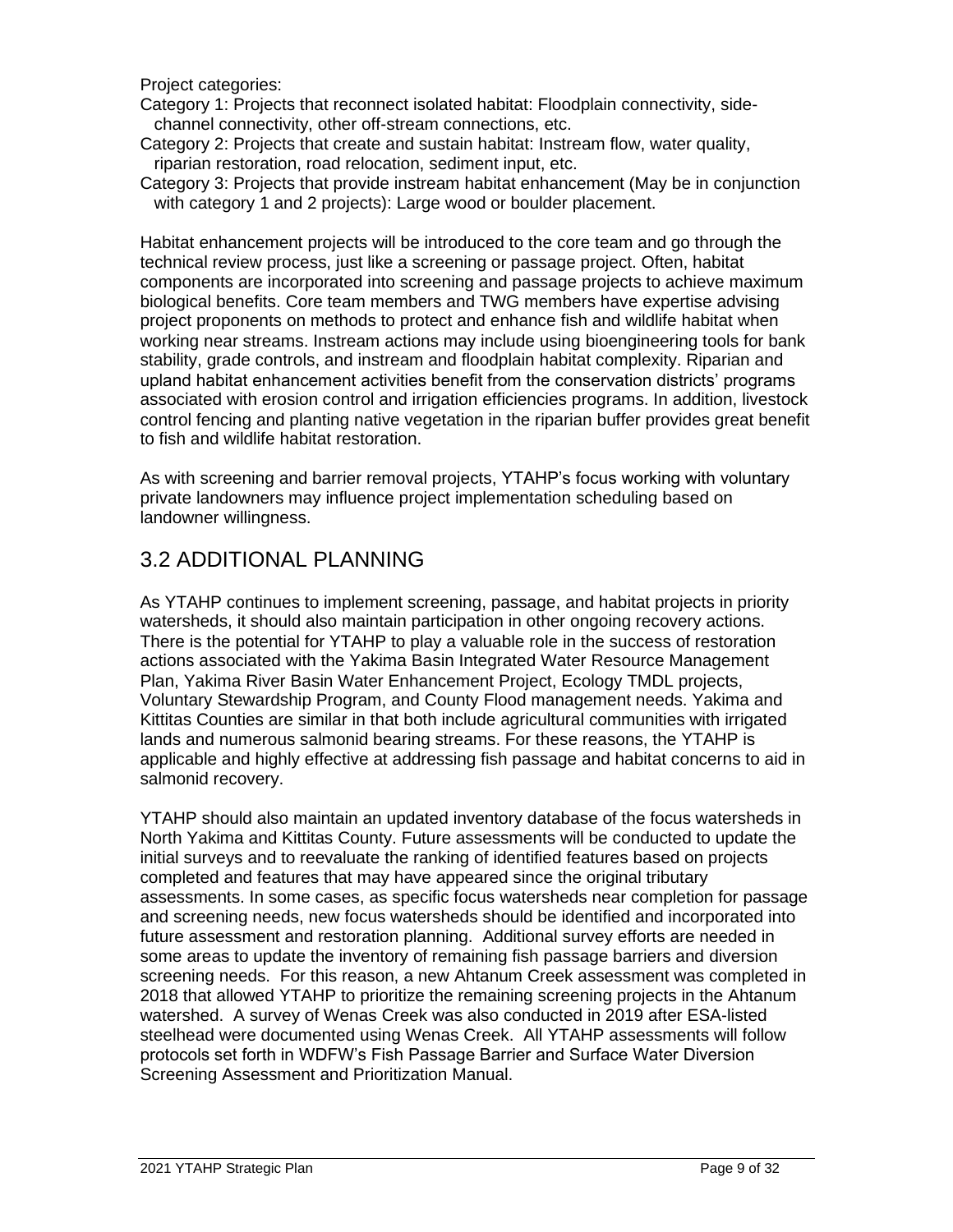## <span id="page-11-0"></span>**CHAPTER 4: PROJECT DEVELOPMENT & IMPLEMENTATION**

## <span id="page-11-1"></span>4.0 INTRODUCTION

Project sponsors use the tributary assessments to approach landowners and initiate project development based on their prioritization score and overall habitat benefits to fish. Alternatively, a landowner can approach a core team member with a potential project. Once a project has been proposed, the project sponsor introduces the project to the core team and initiates the technical work group process. Project sponsors facilitate the project development and management while regularly keeping the core team and TWG involved, providing essential biological, engineering and permitting assistance (Figure 2). During planning and implementation of projects, core team members work to incorporate components that enhance fish habitat.

## <span id="page-11-2"></span>4.1 DESIGN DEVELOPMENT

The YTAHP project sponsors are responsible for selecting engineers (in-house or consulting) to plan, design, and provide construction oversight during implementation. The selected engineers will work with core team members, landowners, project sponsors, BPA and TWG participants during the planning and design phases. If the project is adjacent to municipal infrastructure, the appropriate city, county or state entity will be contacted and invited to participate.

### Engineering and Procurement

A key component of projects will be engineering designs and procurement of materials. The YTAHP can take advantage of the conservation districts' ability to use the Counties' small works rosters to procure engineering services, materials, and construction labor contracting for projects estimated to be less than \$200,000.

The Yakima Basin has a significant resource base of qualified and experienced engineers, biologists, fabricators and contract managers. The following are current sources of technical assistance that may be consulted for YTAHP projects within the Yakima Basin. Several of these groups are included in the core team and are regular TWG participants.

- 1. **Washington Department of Fish and Wildlife (WDFW).** WDFW has biologists and engineers who specialize in watershed restoration, including fish passage and screening issues. Additionally, the WDFW's Restoration Division within the Habitat Program and the Yakima Construction Shop have longstanding experience and expertise in screen design, fabrication, installation, operation, and maintenance.
- 2. **Yakama Nation (YN).** Biologists from the Yakama Nation Fisheries Department provide technical assistance, funding, project oversight, and biological information to assist in YTAHP project development and implementation.
- 3. **National Marine Fisheries Service (NMFS).** NMFS has provided engineering, technical, and biological support for YTAHP projects as well as other fish protection facilities in the Yakima Basin. Their concurrence is required as part of the Habitat Improvement Program's Biological Opinion (HIP BO) agreement between BPA and NMFS on fish screening and passage projects.
- 4. **Conservation Districts**. The conservation districts in the Yakima River Basin currently retain engineers who provide the engineering and designs for several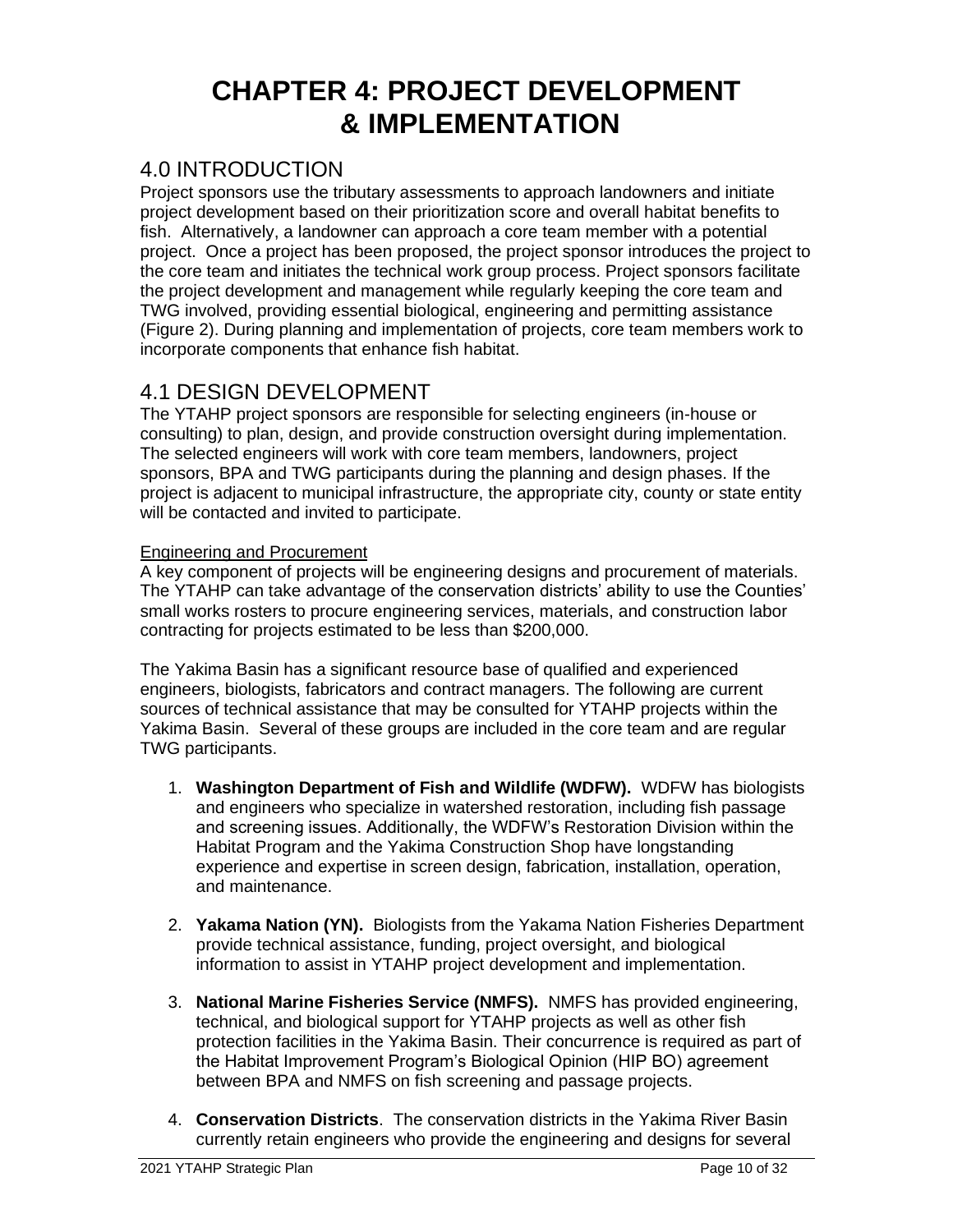YTAHP projects. Conservation Districts' staff offer expertise in irrigation efficiency, water quality, and water conservation practices as well as enhancement of riparian buffers in addition to their ability to manage projects efficiently.

- 5. **Natural Resources Conservation Service (NRCS).** NRCS has programs and personnel that assist with watershed improvement projects on private land. Many of their programs complement the YTAHP goals and many projects have incorporated both programs, resulting in increased benefits to the watershed.
- 6. **Washington Department of Ecology (Ecology).** Ecology provides information to confirm adjudicated water rights during the planning process. In addition, water meters are typically installed with new fish screening projects to assist landowners in compliance with state laws mandating metering on all surface water diversions.
- 7. **United States Fish and Wildlife Service (USFWS).** USFWS provides technical assistance and funding for several YTAHP projects throughout the basin through the Partners for Fish and Wildlife Program.
- 8. **United States Bureau of Reclamation (BOR).** Biologists, screening experts, and engineers with the BOR often assist in design and/or review of YTAHP projects and readily share data and available information with project sponsors. The Yakima River Basin Water Enhancement Project (YRBWEP) partners on numerous YTAHP projects through technical assistance provided by staff (BOR, Ecology, USFWS) and through funding.
- 9. **Manufacturers and Fabricators**. Established and new businesses are available to manufacture pump screens and materials or fabricate parts of screens. Many businesses are updating their designs and materials to meet new screen requirements and other habitat needs.

Technical assistance from other sources is sought out and used as each project dictates based on the unique components associated with planning and implementation.

## <span id="page-12-0"></span>4.2 ENVIRONMENTAL REGULATIONS

The YTAHP contract includes funding for a designated permit coordinator to obtain all required federal, state, tribal, and local authorizations and permits (Figure 1). The permit coordinator is a WDFW employee and is well-integrated with the regulatory entities.

The YTAHP permit coordinator works closely with an Environmental Compliance Specialist at BPA to ensure compliance with federal regulations. The Fish Habitat Enhancement Project (FHEP) streamlined permit process is used for state and local compliance, where possible.

Permits and approvals required for nearly every YTAHP project include: Endangered Species Act consultation, National Historic Preservation Act 106 consultation, National Environmental Policy Act, Clean Water Act 404 with USACOE, Clean Water Act 401 WQC with Ecology, State Environmental Policy Act, WDFW Hydraulic Project Approval (HPA), and local Shorelines Management Act, Floodplain Development and Critical Areas Ordinance.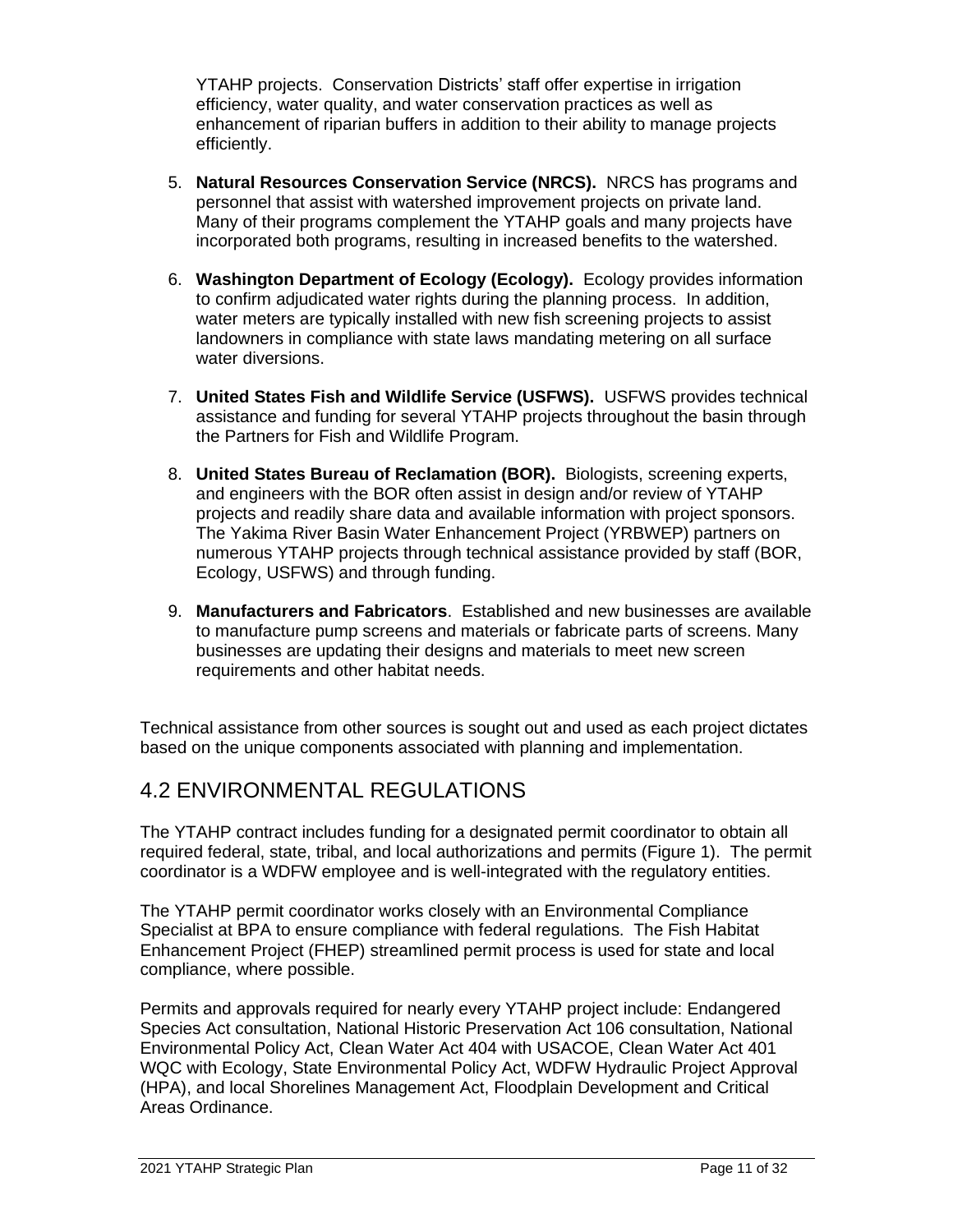Consideration of environmental permitting is a critical component of project planning and implementation. Regulators are consulted early in project development by the project sponsor or permit coordinator and encouraged to participate in the technical review of proposals. Early involvement of the appropriate regulators results in well-planned projects that do not experience significant delays in the permitting process. The permit coordinator works with project sponsors to ensure all approvals are obtained prior to project implementation and will assist the project sponsors in monitoring projects for compliance with the associated provisions.

## <span id="page-13-0"></span>4.3 AGREEMENTS

Cooperative agreements with property owners describing site access, individual roles and responsibilities, and cost share responsibilities for installation and maintenance of new structures will be necessary prior to construction. In addition, access agreements with the landowners will be sought out to allow biological monitoring at barrier removal project sites.

Contracts for the procurement of materials and implementation of structures are generally handled through the project sponsors and the project engineer.

## <span id="page-13-1"></span>4.4 PROJECT IMPLEMENTATION

Prior to groundbreaking activity associated with project implementation, the appropriate agreements, approvals, permits, and contracts must be in place. Once the project is ready for implementation, the project sponsors and engineer will provide construction oversight with assistance from the permitting coordinator to ensure the project is constructed as designed and according to the environmental provisions. The project sponsor is responsible for monitoring the physical structures as well as the operation and maintenance after implementation (chapter 5).

## <span id="page-13-2"></span>4.5 IMPLEMENTATION REPORTING

Project sponsors will document each project's progress through photographs and oral reports to the core team. On a project by project basis, documentation of project progress may include daily written notes, in-house observation or contracted inspection.

Upon completion of a project, it will be the responsibility of the project sponsor, Contractor and permit coordinator to ensure all of the reporting requirements to the appropriate regulatory and funding agencies are met.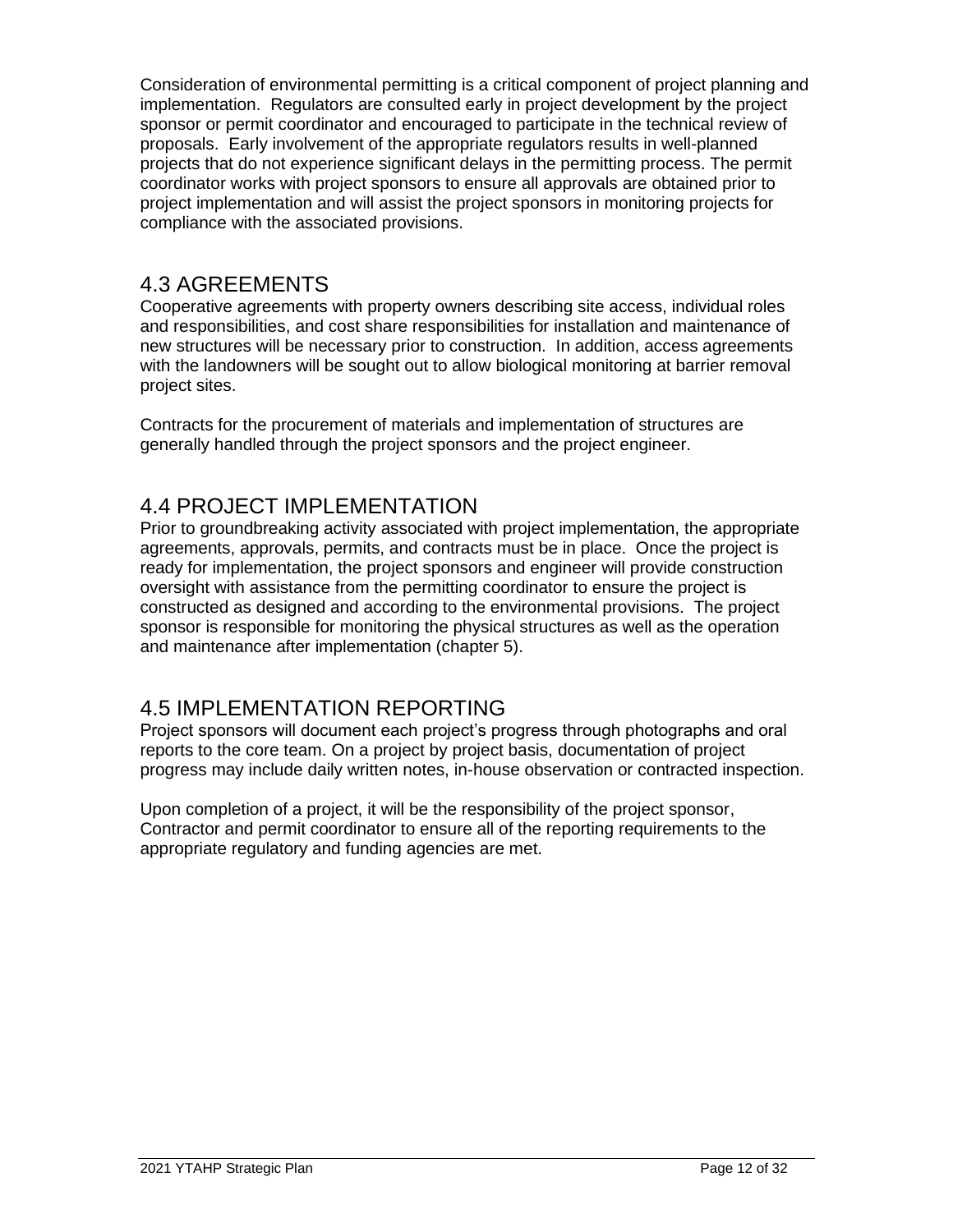

**Figure 1. Project Permitting Flowchart**. This is a general diagram detailing the YTAHP permitting process prior to project implementation. Shaded boxes represent permits or authorizations that may be necessary. **Acronyms:**

**SEPA:** State Environmental Policy Act **ACOE:** US Army Corps of Engineers **BPA:** Bonneville Power Administration **HIP:** Habitat Improvement Program **ESA:** Endangered Species Act **NHPA:** National Historic Preservation Act **JARPA:** Joint Aquatic Resources Permit Application **NOAA:** National Oceanic and Atmospheric Administration **USFWS:** US Fish & Wildlife Service **DAHP:** Department of Archaeology & Historic Preservation **THPO:** Tribal Historic Preservation Office **WDFW:** Washington Department of Fish & Wildlife **DNR:** Department of Natural Resources

YN Water Code Permit – required when working on streams that are on or adjacent to the Yakama Indian Nation Reservation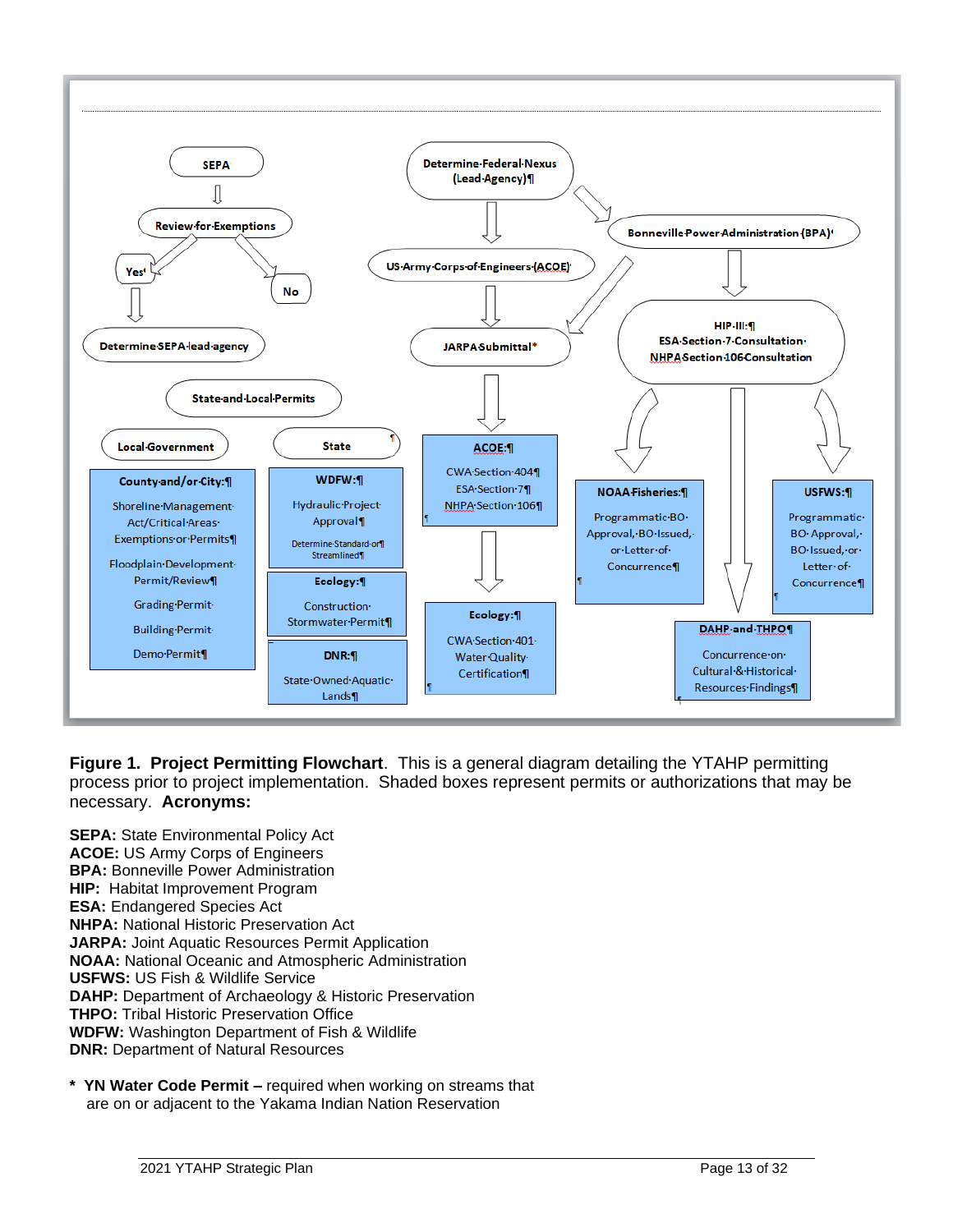

**Figure 2.** Flow chart for planning and implementation of a typical YTAHP project.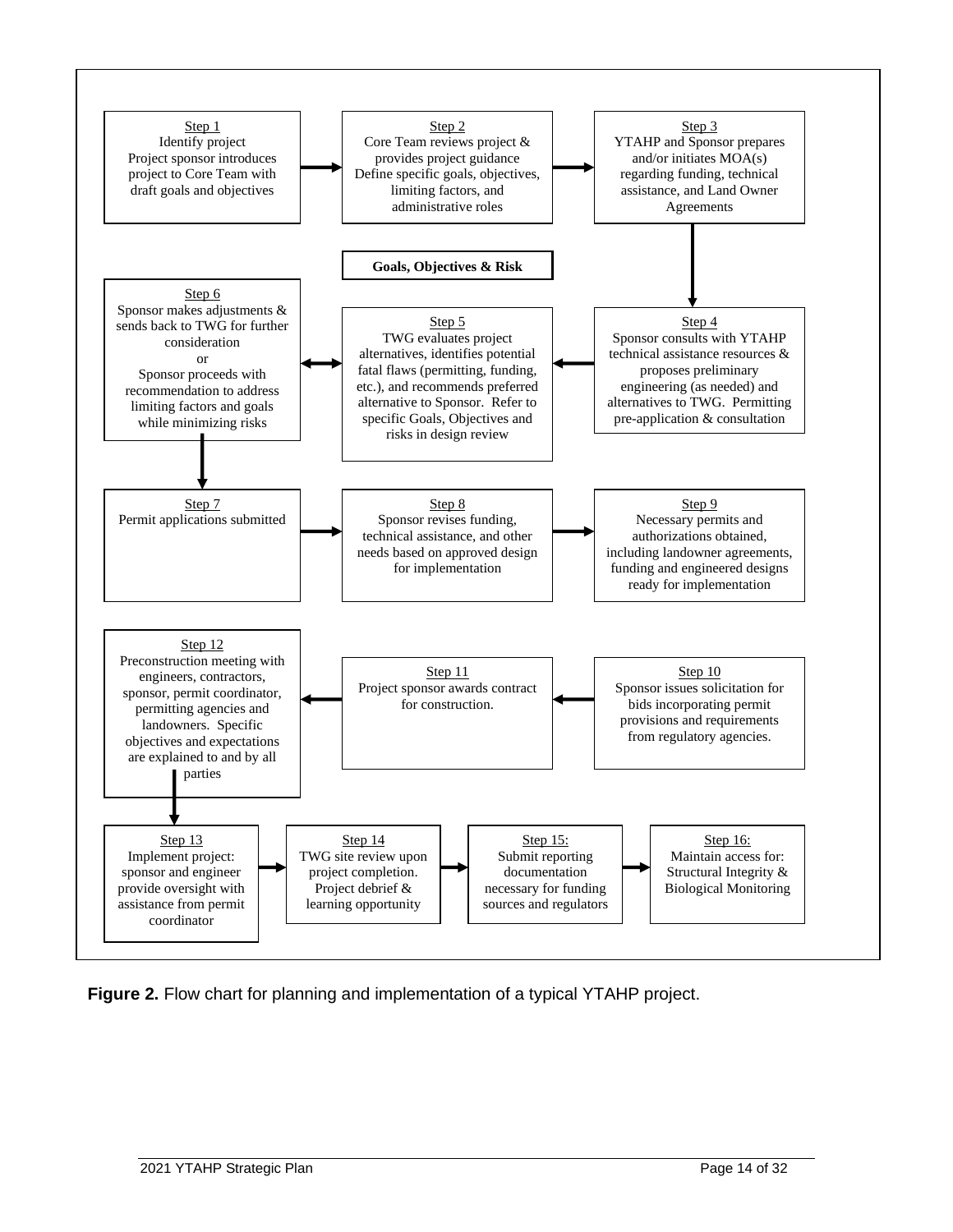## **CHAPTER 5: MONITORING**

### <span id="page-16-1"></span><span id="page-16-0"></span>5.0 INTRODUCTION

A monitoring component is an essential part of successful restoration programs. It is important to monitor the effectiveness and efficiency of the overall program function as well as the effects of individual projects. The YTAHP core team is comprised of several different entities working in collaboration, to ensure that the goals and objectives are carried out as stated in the strategic plan and in compliance with the overall mission of fish recovery. In addition, each project is monitored for structural integrity and function as well as biological response variables resulting from the implementation.

### <span id="page-16-2"></span>5.1 PROGRAM FUNCTION

YTAHP core team members meet monthly to discuss program function, project development, funding opportunities, and issues impacting fish recovery within the Yakima Basin. These meetings facilitate the discussions on how the YTAHP is functioning. The diversity of core team membership ensures that resource needs are met for all interested parties and that the founding principles of the YTAHP are being followed.

The strategic plan will be dynamic and updated as necessary based on monitoring the evolution of YTAHP and how it functions to best meet the resource needs. The update process will entail reviewing program objectives or project documentation and implementation, identifying problems or issues, then developing strategies for resolution and building those strategies back into out-year planning processes.

## <span id="page-16-3"></span>5.2 PROJECT INSTALLATION & PERFORMANCE

Newly constructed projects will be monitored to ensure the structures are stable and functioning as designed at several different flows. The project sponsors and TWG participants will visit project sites to assess compliance with federal and state passage and screening criteria as well as their overall functionality as it was designed. If problems with the structure and/or function are discovered during these assessments, adaptive maintenance will be applied as quickly as possible to correct the problem.

In addition, project sponsors will communicate regularly with landowners responsible for maintaining the new structures to check on their operation and maintenance requirements. Knowledge gained through these monitoring efforts will be shared with the core team and will lead to more efficient and effective projects in the future.

## <span id="page-16-4"></span>5.3 BIOLOGICAL RESPONSES

The main goal of the YTAHP is to increase habitat availability and quality for native salmonids in the Yakima Basin. There has been limited research on the actual biological benefits of habitat improvement projects. The YTAHP core team hypothesize that species richness and migratory salmonid abundance will increase upstream of manmade barriers once passage has been corrected. The YTAHP has implemented a monitoring approach that will monitor fish presence/absence above and below certain barrier correction projects. The YTAHP biological monitoring plan is detailed in Attachment 2.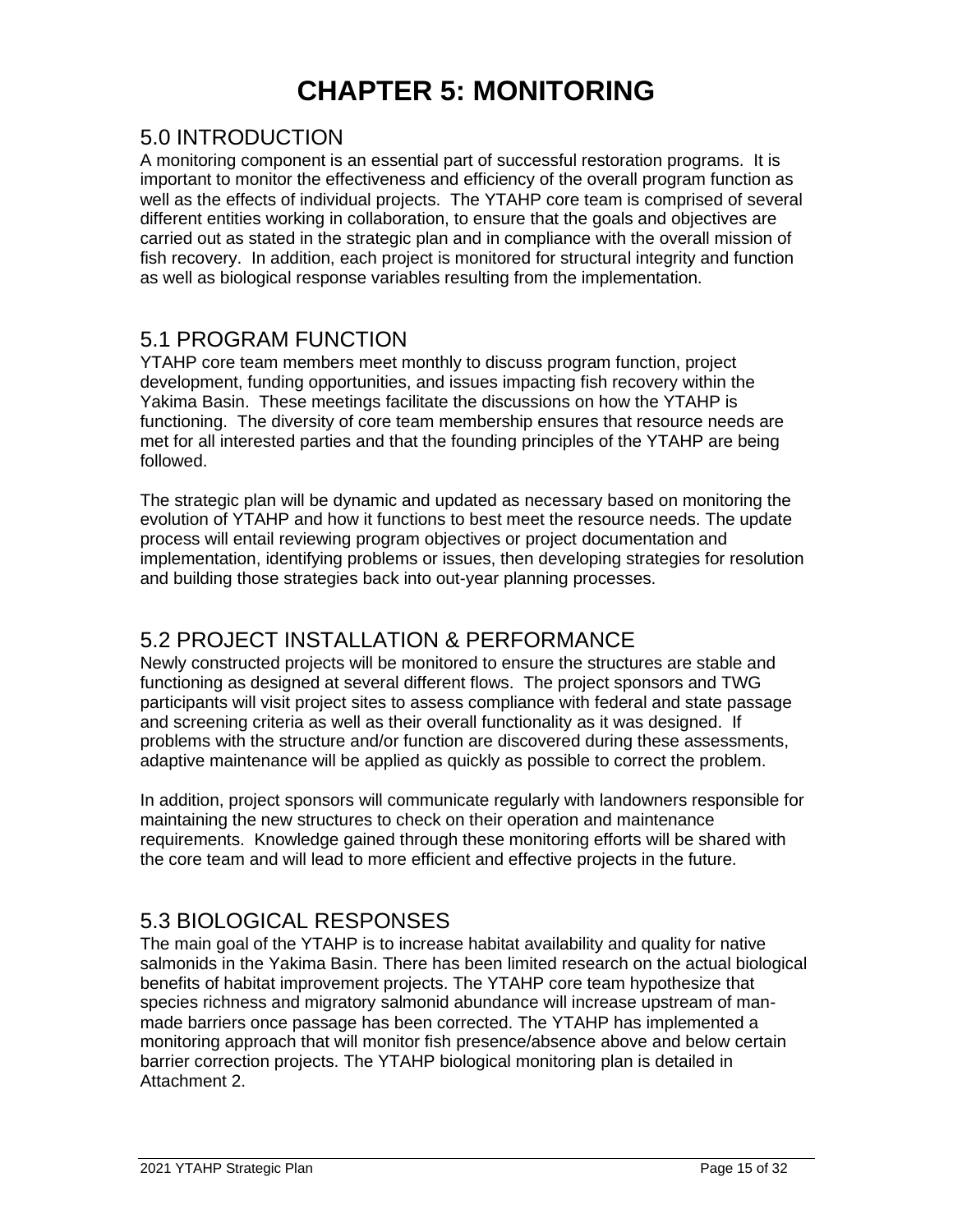Many YTAHP projects involve a riparian buffer planting component as part of the restoration activities. These native plantings will be monitored and maintained through time to ensure invasive species do not over take disturbed areas and that native species thrive, establishing a healthy and functional riparian buffer.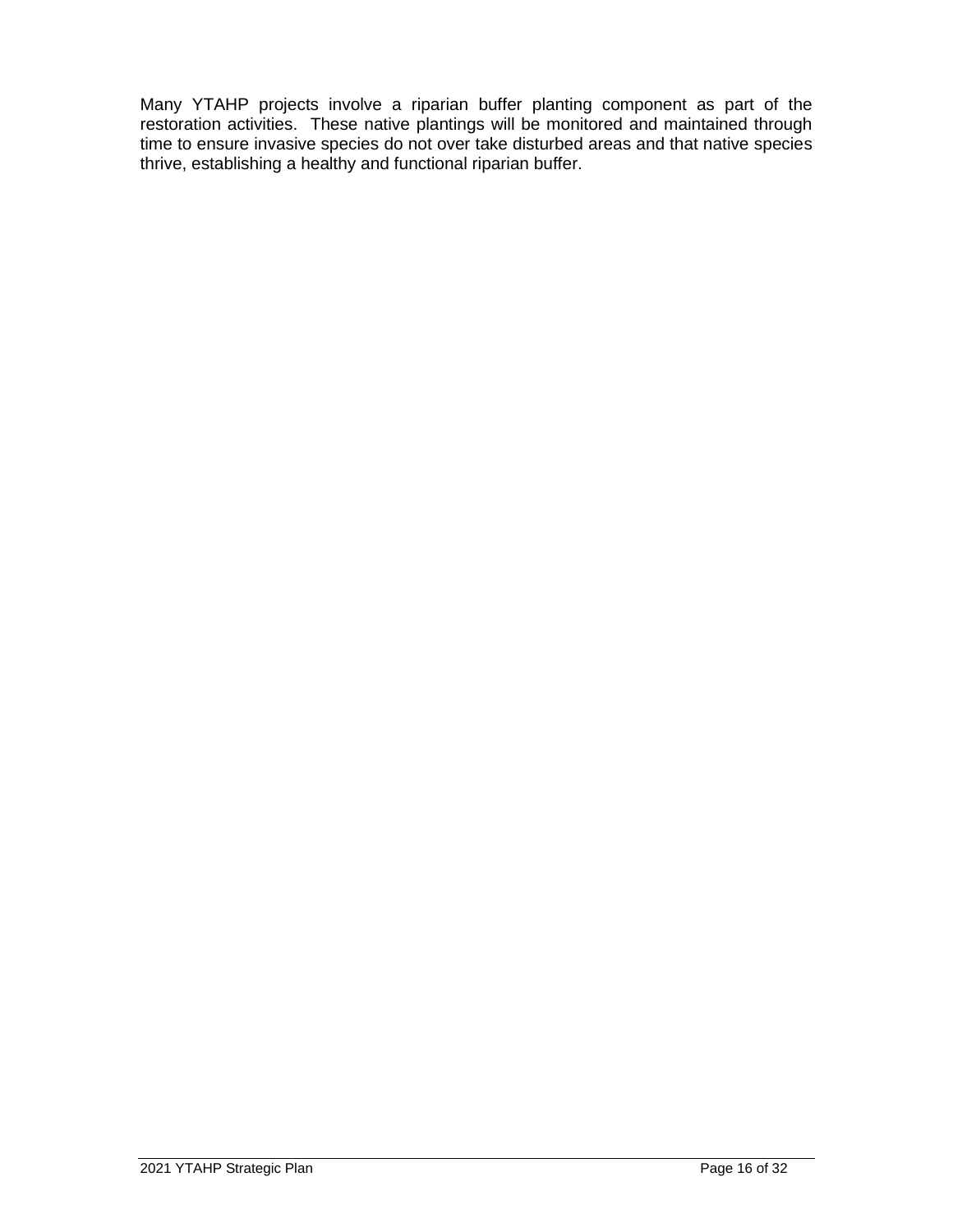| <b>Type</b>                                     | <b>Purpose</b>                                                                                             | <b>Responsible</b><br>Team                            | <b>Parameters</b>                                                                                      | Timing/<br><b>Frequency</b>                                                        | <b>Methods</b>                                                                                                     |
|-------------------------------------------------|------------------------------------------------------------------------------------------------------------|-------------------------------------------------------|--------------------------------------------------------------------------------------------------------|------------------------------------------------------------------------------------|--------------------------------------------------------------------------------------------------------------------|
| Program<br><b>Function</b>                      | Are we doing what<br>we said we would<br>do?                                                               | Core Team                                             | Administration,<br>Deliverables to BPA,<br>Project prioritization,<br>selection, and<br>implementation | Ongoing                                                                            | Discussions at monthly<br>meetings, update<br>planning documents                                                   |
| <b>Installation &amp;</b><br><b>Performance</b> | Is the structure and<br>function of the<br>project as it was<br>designed?                                  | Project Sponsor and<br><b>Technical Work</b><br>Group | Screening and<br>passage criteria, site<br>specific based on<br>defined goals and<br>objectives        | At project<br>completion;<br>and/or at<br>intervals after<br>project<br>completion | Site assessments,<br>landowner interviews                                                                          |
| <b>Biological</b><br><b>Responses</b>           | Do trends suggest<br>that species<br>composition and/or<br>abundance change<br>post barrier<br>correction? | Core Team and<br><b>Technical Work</b><br>Group       | Biological presence,<br>species richness,<br>salmonid abundance,<br>new spawning areas                 | Baseline pre-<br>project and long-<br>term monitoring<br>post-<br>implementation   | Electrofishing surveys,<br>redd surveys, snorkel<br>surveys, collaboration<br>with other entities and<br>programs. |

**Table 1.** Summary of monitoring activities within YTAHP and in coordination with other natural resource managers.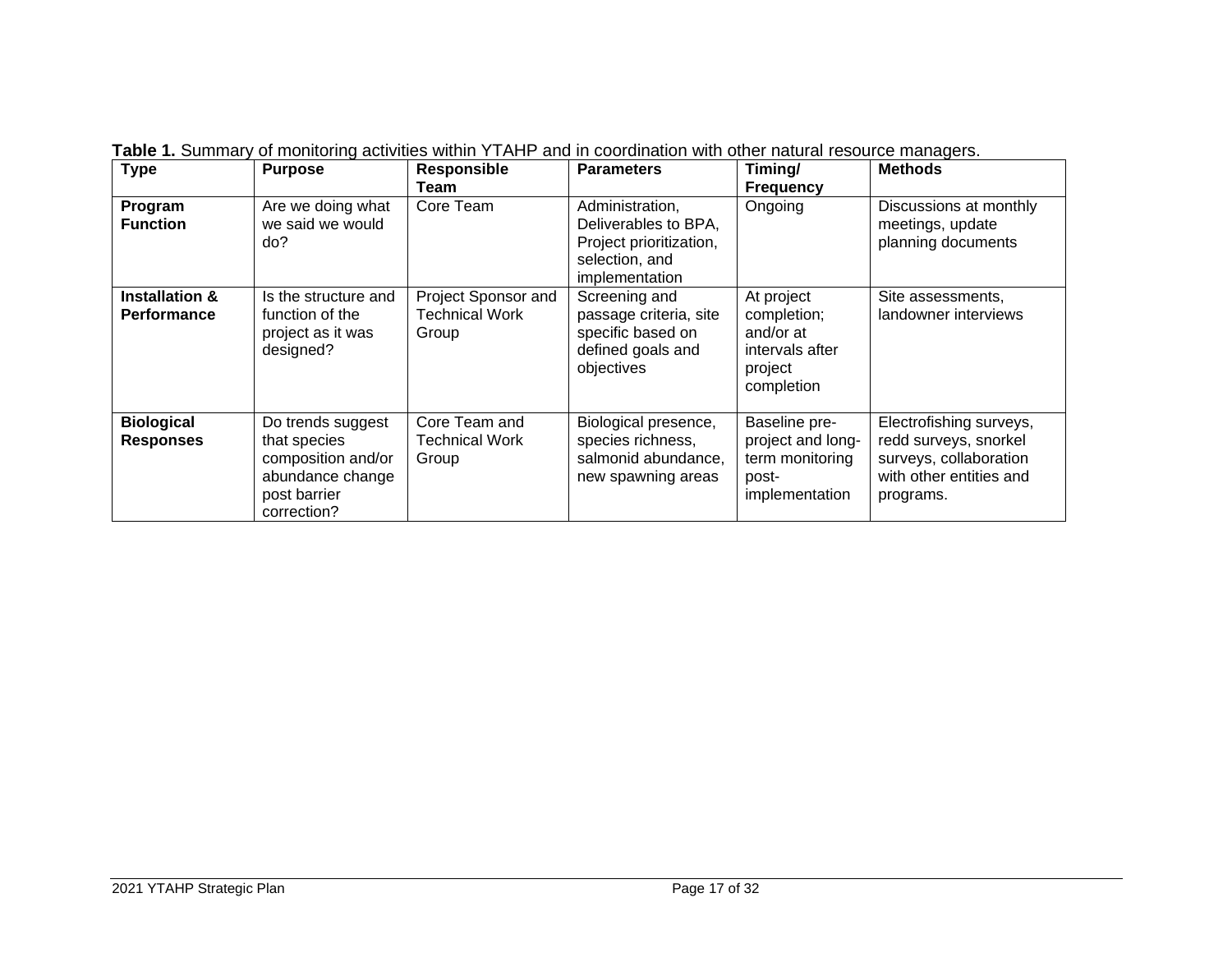## **CHAPTER 6: FUNDING**

## <span id="page-19-1"></span><span id="page-19-0"></span>6.0 INTRODUCTION

Bonneville Power Administration's Fish and Wildlife Program has funded the Yakima Tributary Access and Habitat Program since 2002. This funding facilitates program administration and management as well as funding for project planning and implementation. Project sponsors successfully use this long-term, baseline-funding source as leverage in obtaining matching funds from other grant sources. Additional contributions come from in-kind services of the core team and project participants. Since 2002, the BPA funding for YTAHP has been matched with \$24.5 million from other sources. More than 238 miles of tributary habitat has been opened up to native fish passage and 90 diversions with 448 cubic feet per second (58,764 Acre Feet) of water screened since 2002. Even with these accomplishments, within Yakima and Kittitas Counties, a significant number of diversions remain in need of adequate fish screens and fish passage. Additionally, as fish access these recently unblocked areas, it's imperative that the habitat be improved to maximize production potential for recovery of listed fish. Much work remains to be done. It is expected that some or all work will have a cost share component from landowners and irrigators.

### <span id="page-19-2"></span>6.1 FUNDING SOURCES

Core team members and others working with project cooperators actively pursue grant funds for project implementation. Several funding sources are currently available for salmon recovery or other habitat enhancement efforts, but they are experiencing reduced amounts for grant funding. Some funding sources are listed below:

### *1. Bonneville Power Administration, (BPA)*

The Bonneville Power Administration funds fish enhancement programs (on a priority, scientifically evaluated basis) as mitigation for the installation and operation of the dams and power generating facilities in the Columbia River Basin. BPA has a provincial review process for each subbasin of the Columbia River to solicit, review and select projects for funding. This process occurs once every three years for each subbasin. Currently BPA funds the YTAHP Core Team and implementation of some projects. This base funding provides a source of matching funds for leverage in obtaining other grants.

### *2. Washington State Salmon Recovery Funding Board, (SRF Board)*

The Salmon Recovery Funding Board administers grants to provide funding of habitat protection and restoration projects and related programs and activities that produce sustainable and measurable benefits for fish and their habitat. Local governments, private landowners, conservation districts, Native American tribes, non-profit organizations, and special purpose districts are eligible to receive funding.

Each project proposal must be submitted to a local lead entity group for review by a technical panel and a group of local citizen representatives. The lead entity groups then submit a prioritized list to the State SRF Board requesting funding. The Yakima River Basin established a lead entity in 1999, the Yakima River Basin Salmon Recovery Board (YRBSRB). In 2006, the Yakima Subbasin Fish & Wildlife Planning board (formed in 2001 to write the Subbasin Plan) combined with YRBSRB to form the Yakima Basin Fish and Wildlife Recovery Board (YBFWRB).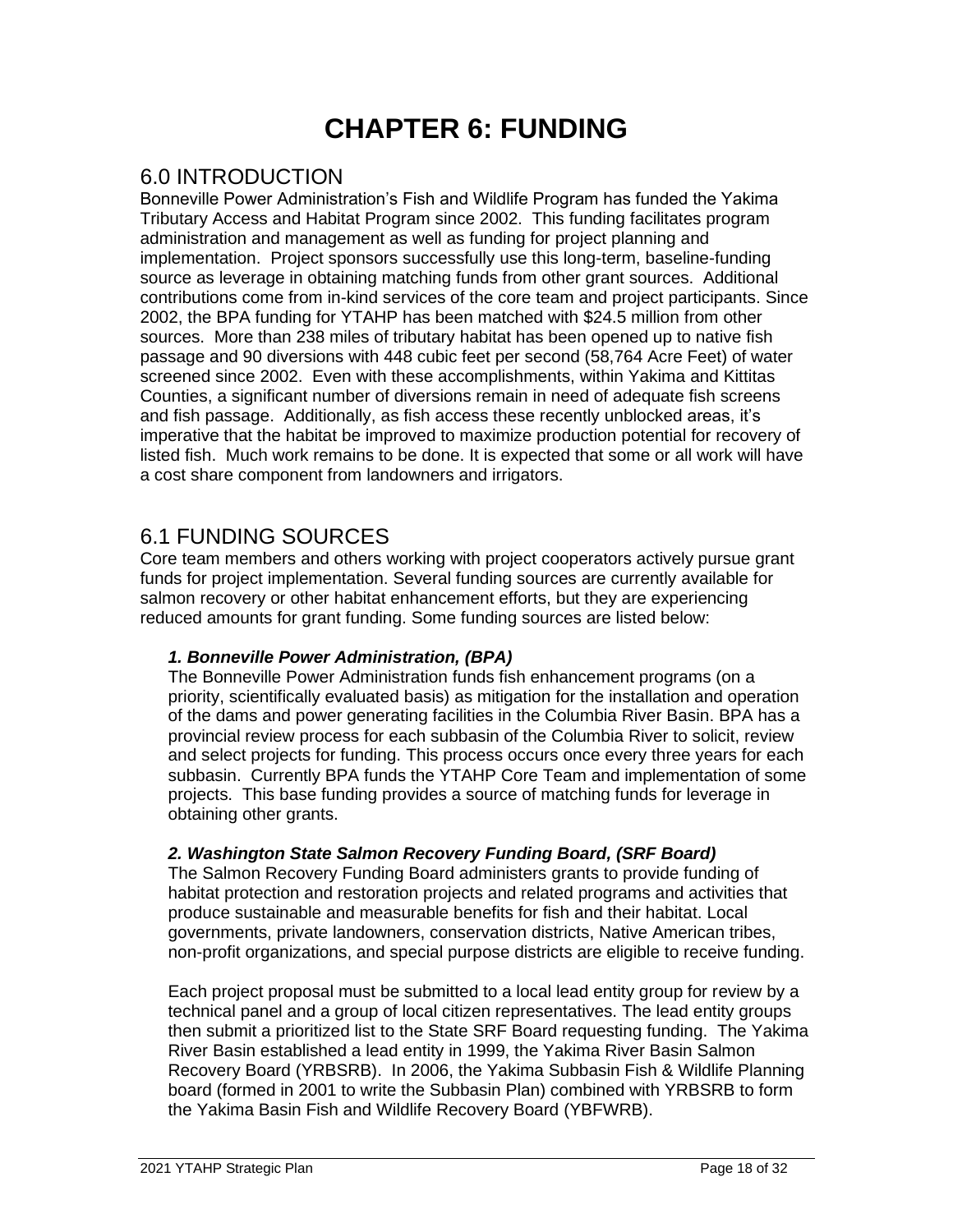### *3. Yakima River Basin Water Enhancement Program, (YRBWEP)*

The Yakima River Basin Water Enhancement Project Act of 1994 authorizes activities to reduce water diversions by improving conveyance and distribution systems and on farm irrigation facilities and by changing water operations and management. Conserved water will be used to increase instream flows and supplement drought-year irrigation needs. The Conservation Advisory Group was formed to assist in this program and was tasked with formulating a Conservation Plan. One component of YRBWEP is water conservation grants, which may be applicable to YTAHP, especially the habitat and water use efficiency objectives.

#### *4. Natural Resources Conservation Service, (NRCS)*

The US Department of Agriculture's Natural Resources Conservation Service sponsors technical assistance and cost share programs that may dovetail with or complement YTAHP projects. These include: Environmental Quality Incentives Program (EQIP), Wetlands Reserve Program (WRP), Conservation Stewardship Program (CSP) and Regional Conservation Partnership Program (RCPP).

#### *5. Mitchell Act Funds*

The Mitchell Act (16 *U.S.C.* 755-757; Act of May 11, 1938, as amended) authorizes the Secretary of Commerce to conduct activities for the conservation of fishery resources in the Columbia River Basin. This Act specifically directs that salmon hatchery be established, that engineering and biological surveys and experiments be conducted, and that fish protective devices be installed on diversions. It also authorizes agreements with State fishery agencies and the construction of facilities on State-owned lands.

### *6. Washington State Conservation Commission, (WSCC)*

The mission of the Washington State Conservation Commission is to protect, conserve and enhance the natural resources of the state. The WSCC provides leadership, partnership and resources to support [locally governed conservation](file:///C:/districts)  [districts](file:///C:/districts) in promoting conservation stewardship. There may be funding available for passage, screening, water use efficiency or habitat projects directly from the WSCC or in partnership with the NRCS.

### *7. National Fish & Wildlife Foundation (NFWF)*

The National Fish and Wildlife Foundation provides grants on a competitive basis to projects that sustain, restore and enhance the Nation's fish, wildlife, plants and their habitats through the Keystone Initiative Grants, Community Salmon Funds, and other Special Grant Programs, including [Columbia Basin Water Transactions Program.](http://www.nfwf.org/AM/TemplateRedirect.cfm?template=/CM/ContentDisplay.cfm&ContentID=4592) Since 2002, the NWFW has worked in partnership with the Bonneville Power Administration to administer the Columbia Basin Water Transactions Program. The program supports entities working to increase tributary flows for fish in the Columbia River Basin through water transaction projects.

#### *8. Washington Department of Ecology*

The Washington Department of Ecology has a Water Quality Combined Funding Program that includes Clean Water Act Section 319 federal grants and Centennial Clean Water Program grants. The Water Quality Combined Funding program is the annual single-application process to apply for funding from multiple sources all at once, for eligible projects that benefit water quality.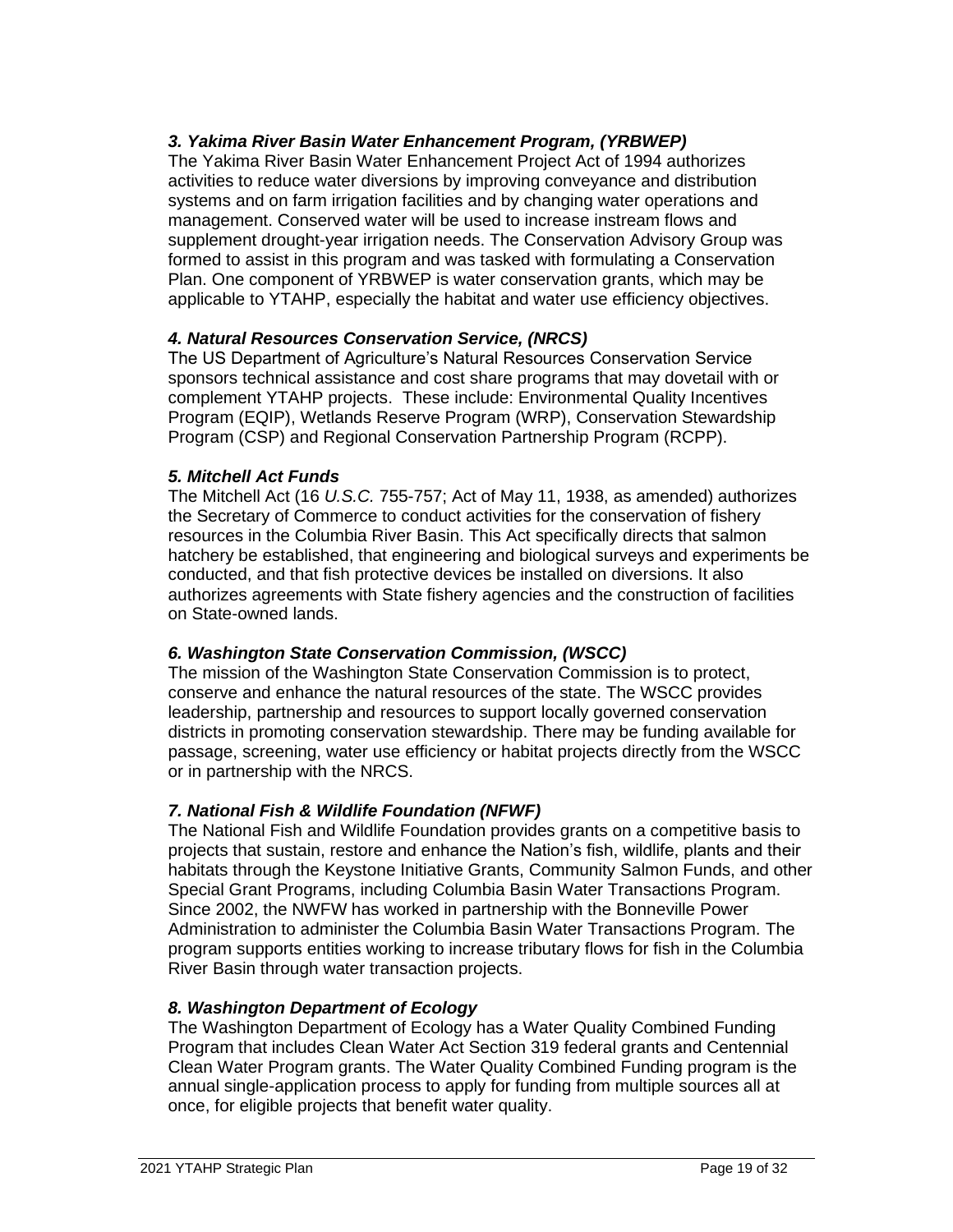### *9. WA Fish Barrier Removal Board*

The Washington State Legislature established the grant program of the Brian Abbott Fish Barrier Removal Board (FBRB) in 2014 to identify and remove impediments to salmon and steelhead migration. The FBRB evaluates fish passage projects and submits a priority project list to the Governor's Office and the Legislature for funding consideration. biennially. RCO manages grant agreements for all projects that receive funding.

### *10. USFWS*

The USFWS partners with private conservation organizations, state and federal agencies and tribes for the Partners in Fish & Wildlife program. Together, with the landowner, this collective shares funding, materials, equipment, labor and expertise to meet both the landowner's restoration goals and our conservation mission.

### *11. Project Landowner*

Project landowners contribute to project although they are sometimes difficult to quantify. Landowners contribute equipment usage, attorney's fees, water right change application fees and time committed for planning, permit input and review of designs.

### *12. Other Appropriations*

There may be other funds made available by congress or Washington State that could be distributed through the SRF Board. The YTAHP will work with the Yakima Basin Fish and Wildlife Recovery Board to access such funds. In addition, core team members and project sponsors will continuously seek new funding sources to ensure implementation of important YTAHP projects.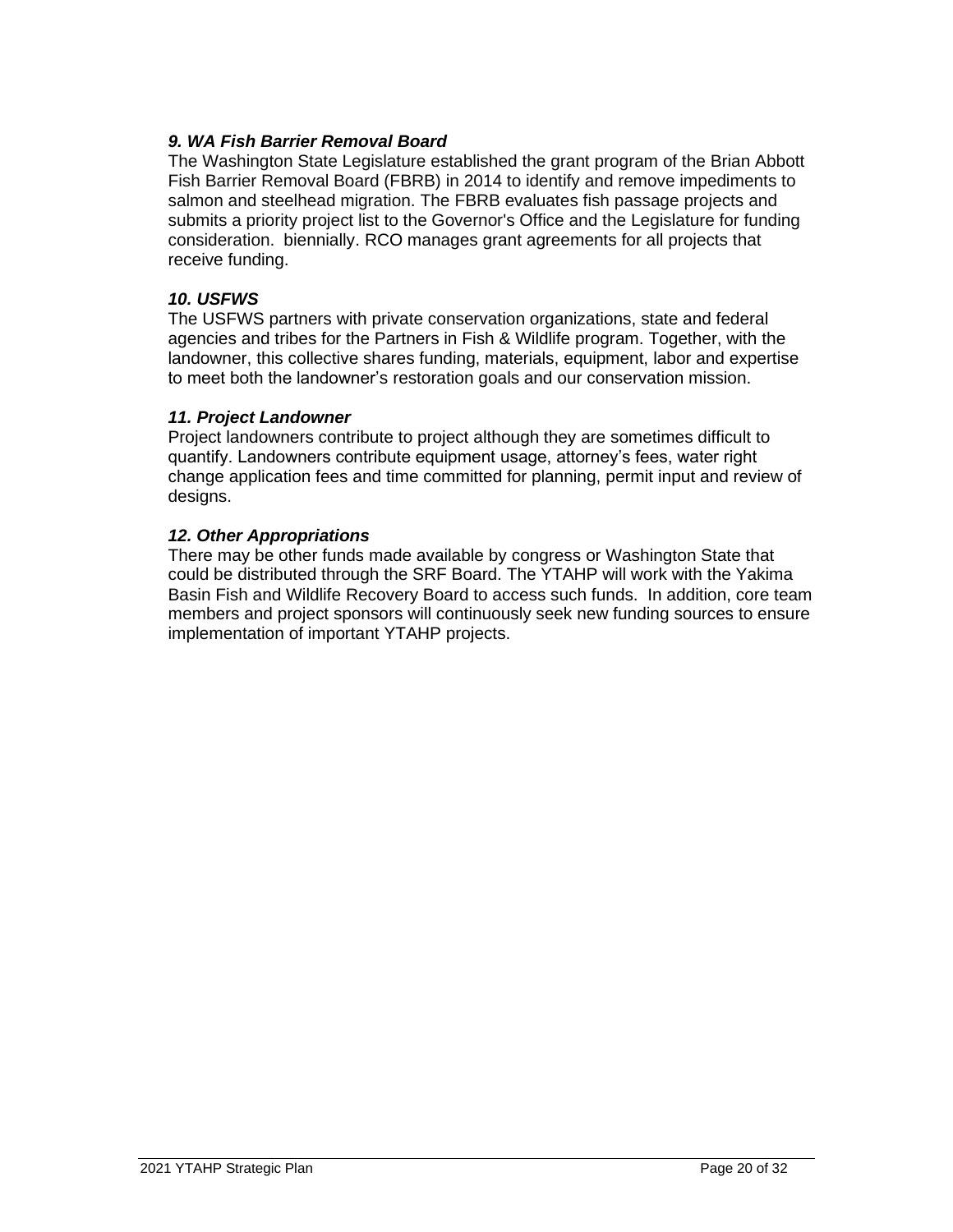## **ATTACHMENTS**

- <span id="page-22-0"></span>1. Internet Resources - List of Entities and Websites
- 2. YTAHP Biological Monitoring Plan
- 3. References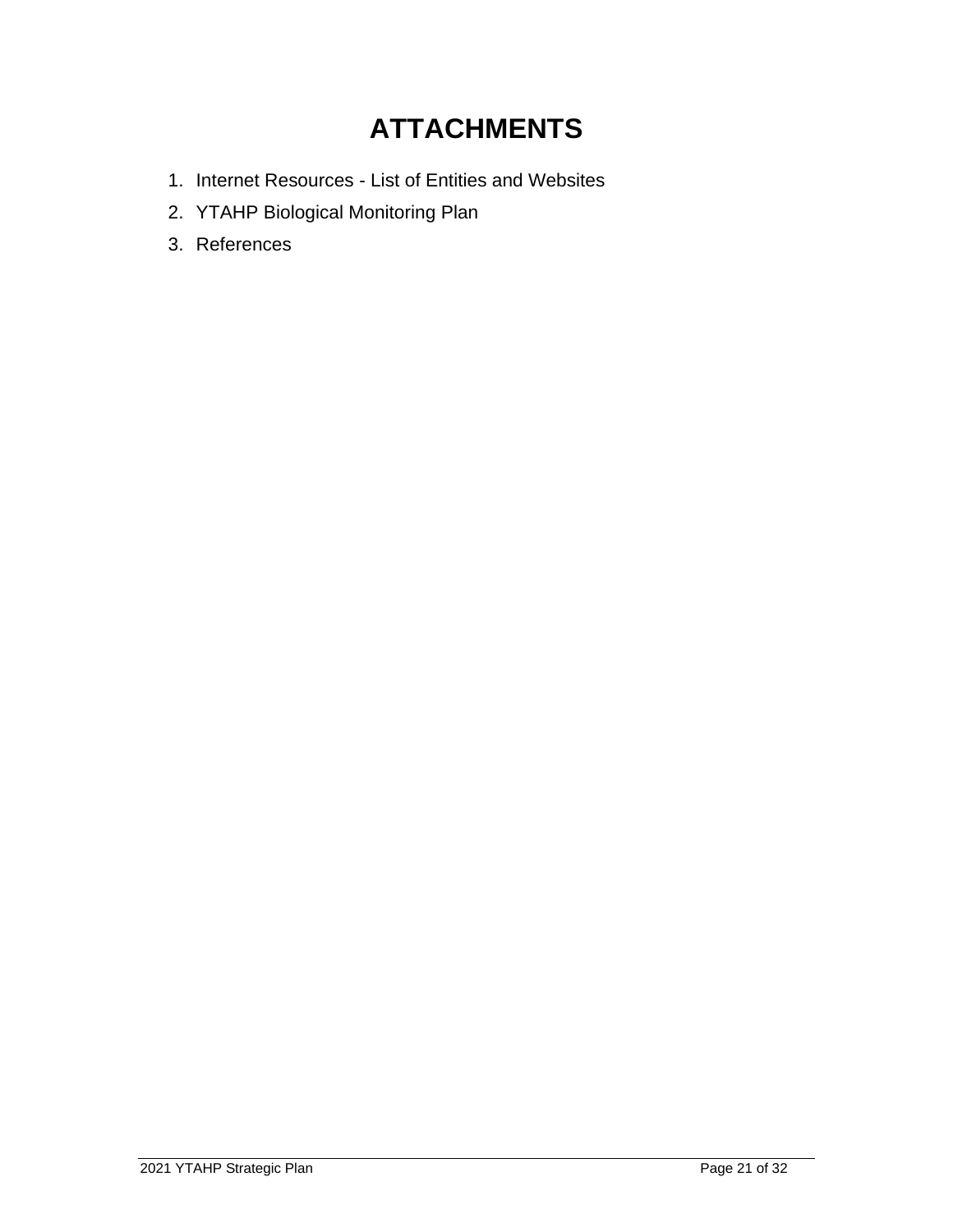## <span id="page-23-0"></span>**ATTACHMENT 1: INTERNET RESOURCES - LIST OF ENTITIES AND WEBSITES**

### YTAHP Web Resources:

Washington RC&D Council, YTAHP: http://washingtonrcd.org/ytahp.html

NYCD, YTAHP: http://northyakimacd.wordpress.com/projects-and-program/yakimatributary-access-habitat-program-ytahp/

KCCD, YTAHP: https://www.kccd.net/ytahp

MCFEG: http://midcolumbiafisheries.org

KCT: http://kittitasconservationtrust.org/

WDFW Fish Passage: https://wdfw.wa.gov/species-habitats/habitat-recovery/fishpassageYakama Nation Fisheries: http://yakamafish-nsn.gov/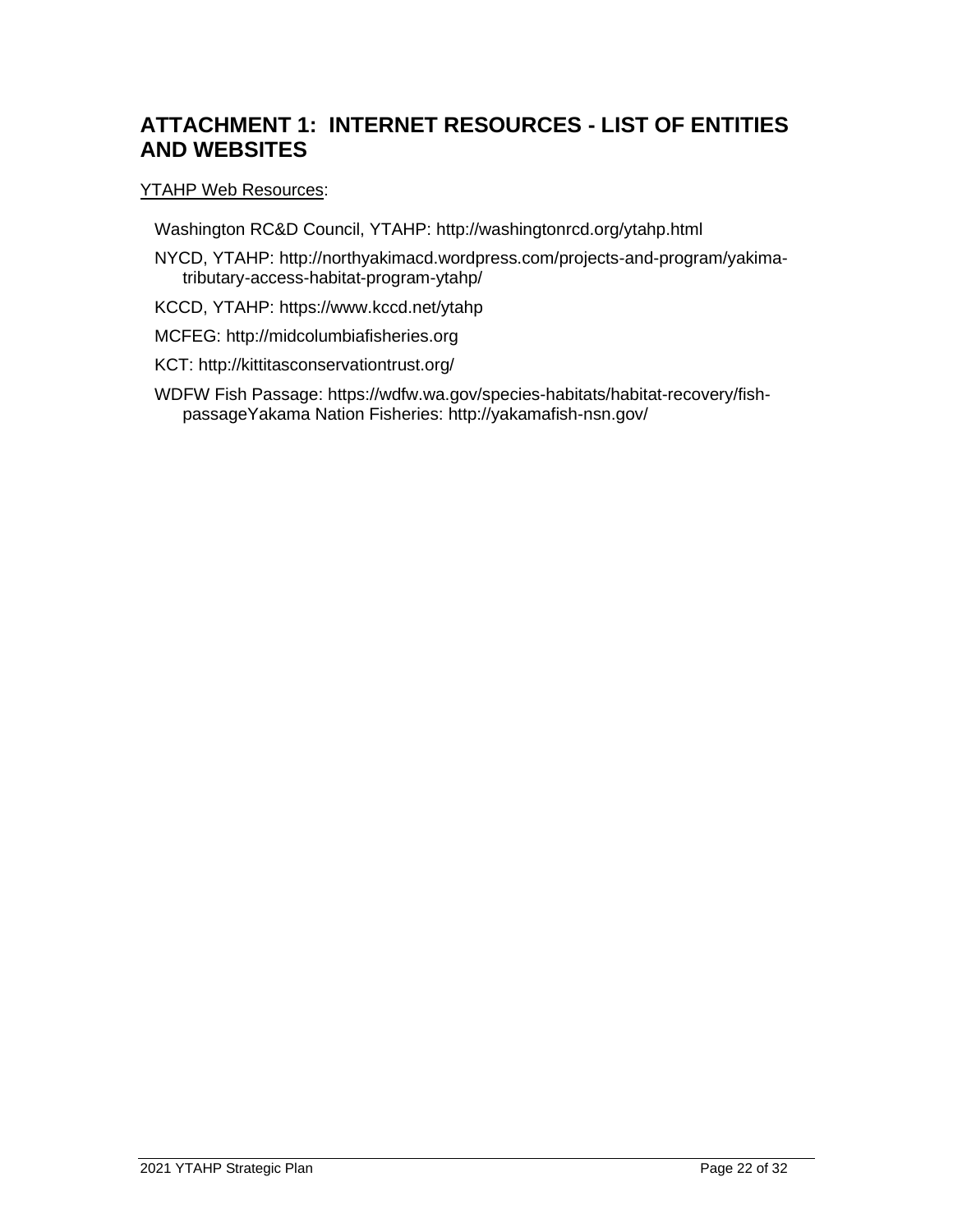## <span id="page-24-0"></span>**ATTACHMENT 2: YTAHP MONITORING PLAN**

### **Purpose**

The Yakima Basin in Central Washington is home to more than 600,000 acres of irrigated agriculture lands and numerous municipalities, with a population nearing 400,000. The 214 mile Yakima River and its 6,155 square mile watershed provide habitat for resident and anadromous fish species, including Chinook and coho salmon, as well as federally threatened Middle Columbia River Steelhead and Columbia River Bull Trout. In an effort to enable private landowners to actively participate in salmon, steelhead, and bull trout recovery, the Yakima Tributary Access & Habitat Program (YTAHP) was formed to provide fish passage at man-made barriers, screen irrigation diversions and improve in-stream and riparian habitat conditions. The investment of funding and other resources into these habitat projects warrants an evaluation of their effectiveness at achieving their objectives.

Bonneville Power Administration (BPA) through the Northwest Power and Conservation Council's Fish and Wildlife Program currently provides the base funding for YTAHP. Since 2002, over 207 major projects have been implemented in addition to well over 89 NOAA Fisheries and WDFW compliant fish screens installed due to YTAHP efforts. Future YTAHP funding from BPA is contingent upon monitoring and evaluating projects to determine their effectiveness in providing fish passage and preventing entrainment within artificial irrigation waterways. The following outlines the proposed protocol for basin wide projects in order to monitor the biological indicators associated with such habitat improvement projects.

### **Program Background**

YTAHP has been working with landowners to implement restoration projects since it was first funded in 2002 by the BPA. YTAHP has been successful at using this funding as leverage for matching funds from various other grant sources to implement fish passage, screening, and habitat enhancement projects. YTAHP incorporates all efforts focused on water conservation, habitat enhancement, and fish recovery.

During planning, design and implementation phases, YTAHP focuses on using conservation measures that will minimize negative impacts to fish and wildlife and ultimately benefit all fish species, especially salmonids, within the project reach. Every effort is made to ensure projects are compliant with WDFW and NOAA guidelines for fish passage (juvenile and adult) and screen design as well as water quality standards.

The following outlines the proposed protocol for projects in Kittitas and Yakima Counties in order to monitor the biological response variables associated with such habitat improvement projects.

### **Monitoring Approach**

The installation and performance of projects implemented under YTAHP will be monitored for their structural components and operational function. Physical project evaluation will determine if facilities and structures were installed per project plans, whether facilities function according to engineer's designs and within the regulatory agencies' guidelines and criteria. The project sponsors coordinate with the landowners and irrigators to facilitate this monitoring activity.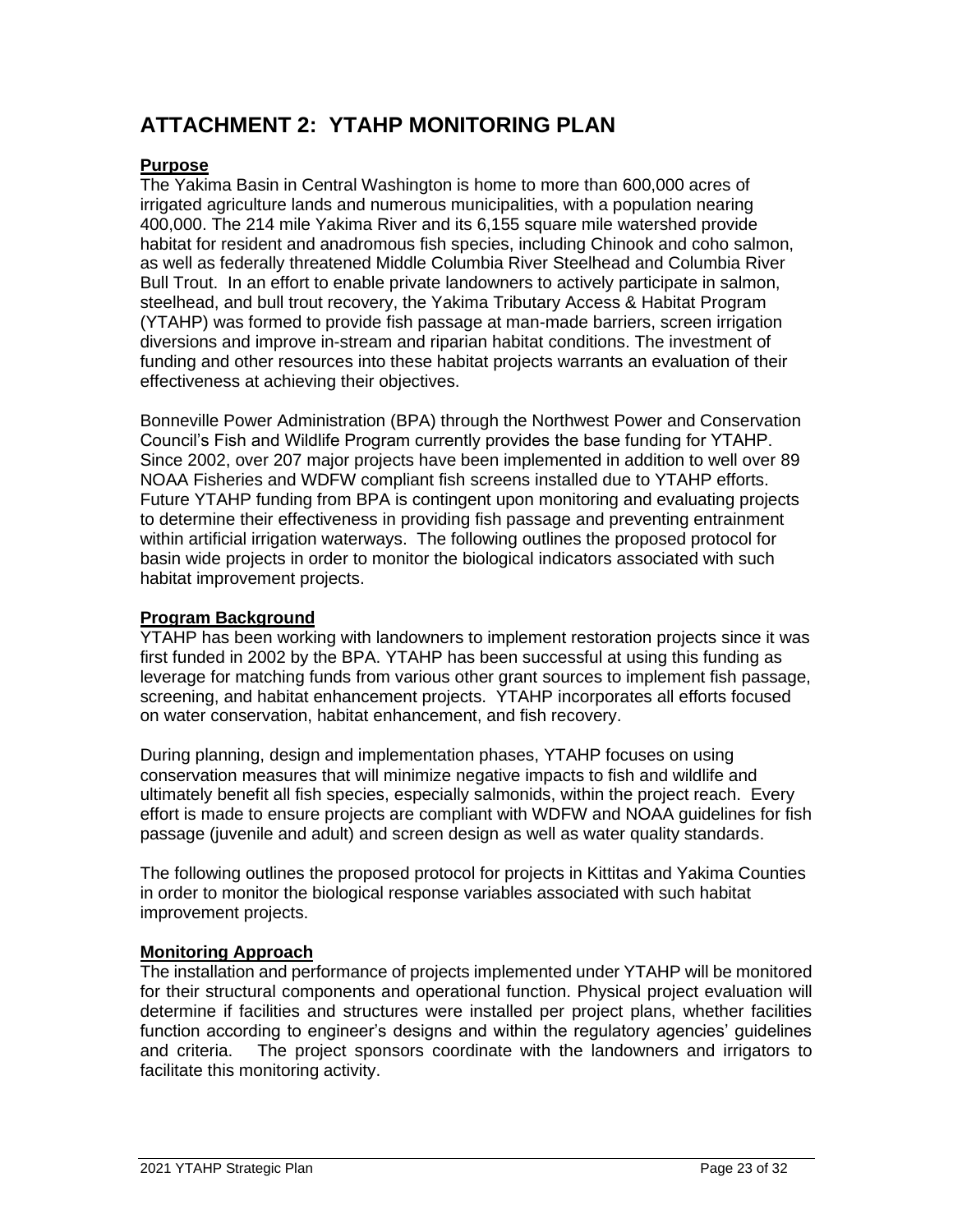Upland and riparian monitoring will occur at sites where native vegetation has been planted to ensure the new plants are well established and experience sufficient survival. Exotic species will be controlled via mechanical or physical removal. Project sponsors coordinate with the Washington Conservation Corps (WCC) under contract with YTAHP to conduct the majority of upland and riparian monitoring.

The YTAHP Monitoring Team is a small, volunteer subset of the Core Team, assembled to develop a monitoring plan to evaluate biological response variables at specific project locations. It is also our intention to facilitate and incorporate data sharing between agencies and programs within the basin to report the most complete information.

### **Installation and Performance Monitoring**

The structural components of a project will be monitored after implementation including ensuring that the project was installed as designed and checking on the routine operation and maintenance (O&M) of structures at each site (fish screens and instream structures). Physical monitoring is a major part of each YTAHP project and is conducted by project sponsors to ensure compliance with regulations and that the project is operating and functioning as it was designed. Photo documentation will be available from each site visit through the project sponsor's office. The following questions will be addressed during the physical project monitoring:

- 1. Is barrier removal or fish passage designed and implemented in accordance with the best available science and technology?
- 2. Do installed fish screens and instream structures meet state and federal regulations for compliance?
- 3. Is the project functioning as planned and meeting the needs of the resource, the water user/ landowner/operator?

### **Riparian and Upland Habitat Monitoring**

For YTAHP projects with a riparian and/or upland planting component, the newly planted areas will be evaluated upon site visits. The revegetation of riparian and upland habitat and the stream bank grading and preparation will meet USDA-NRCS or other standards and specifications. Riparian and upland habitat project monitoring will focus on vegetation survival, control of exotic species, and soil/bank stability through photo-documentation and written observations to determine the degree of success. Indications of successful riparian enhancement include, but are not limited to:

- a) Bare soil spaces are small and well dispersed, no greater than baseline conditions (end of monitoring period).
- b) Soil movement, such as active rills or gullies and soil deposition around plants or in small basins, is absent or slight and local (immediately following construction).
- c) If areas with past erosion are present, they are completely stabilized and healed (within one year).
- d) Plant litter is well distributed and effective in protecting the soil with few or no litter dams present (end of monitoring period).
- e) Native woody and herbaceous vegetation, and germination micro-sites, are present and well distributed across the site (end of monitoring period).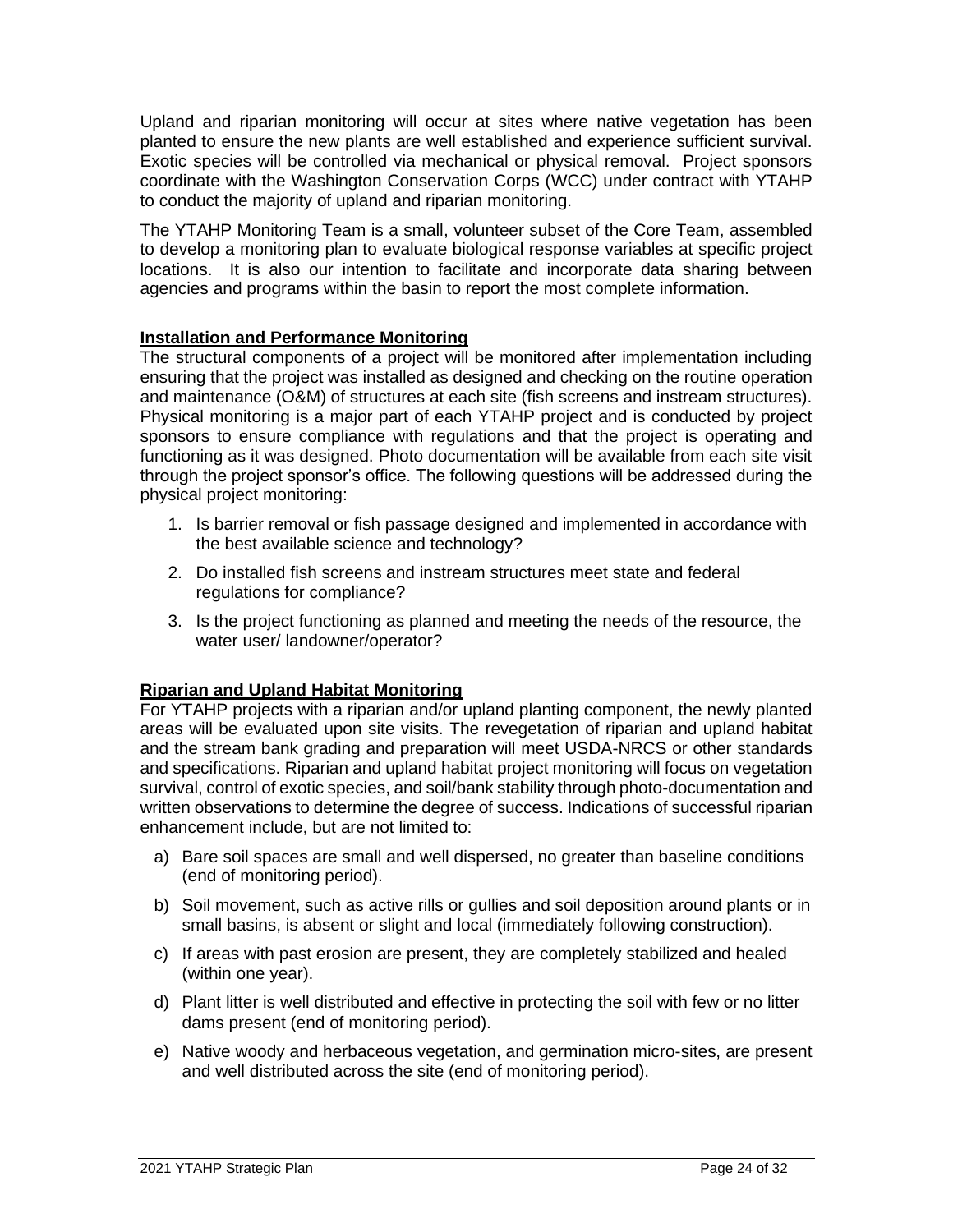- f) Vegetation structure is resulting in rooting throughout the available soil profile (end of monitoring period).
- g) Plants have normal, vigorous growth form, and a high probability of remaining vigorous, healthy and dominant over undesired competing vegetation (70% of planted trees and shrubs at < 5 ft apart on center) (end of monitoring period).
- h) High impact conditions are confined to small areas necessary for access or other special management situations (throughout construction period).
- i) Stream banks have less than 5% exposed soils with margins anchored by deeply rooted vegetation or coarse-grained alluvial debris (end of monitoring period).
- j) It is expected that natural site potential vegetation will be present within approximately nine years.
- k) Weeds (including noxious and invasive species) do not account for more than 20% of the area covered within the riparian and/or upland enhancement zone (end of monitoring period).

### **Fish Monitoring**

Little research exists on the actual biological benefits of habitat improvement projects (Roni et al. 2002) and the rates of salmonid recolonization above previously impassable barriers. The YTAHP team hypothesizes that species richness and salmonid abundance will increase above man-made barriers through time, once passage is provided and additional habitat becomes available.

The YTAHP is not funded for – nor has the staff capacity – to conduct extensive monitoring and data analysis, but does conduct basic salmonid presence/absence surveys when needed or required to do so. Monitoring presence/absence of our target fish species can be used as a biological indicator in evaluating the effectiveness of passage improvement projects.

The YTAHP completed thorough fish assemblage sampling at YTAHP project sites in the mid-2000s and analysis of those data concluded that when a fish passage barrier is removed, anadromous fish move upstream into the previously inaccessible habitat.

The YTAHP fish monitoring data are maintained by WDFW in a centralized database. Monitoring reports will be generated by the YTAHP monitoring team as needed and provided to Bonneville Power Administration when requested. It is our intention to facilitate and incorporate data sharing between agencies and programs within the basin to report the most complete information.

### **Fish Sampling**

Backpack electrofishing will be used as the primary means of gathering fish abundance data in selected tributaries. Electrofishing will be conducted by or supervised by qualified biologists with the appropriate sampling permits. The electrofishing guidelines established by NMFS (2000) will be strictly adhered to. The best available science and new biological information will be considered and applied during project monitoring and the YTAHP monitoring protocol will adapt to new information, resources, and techniques.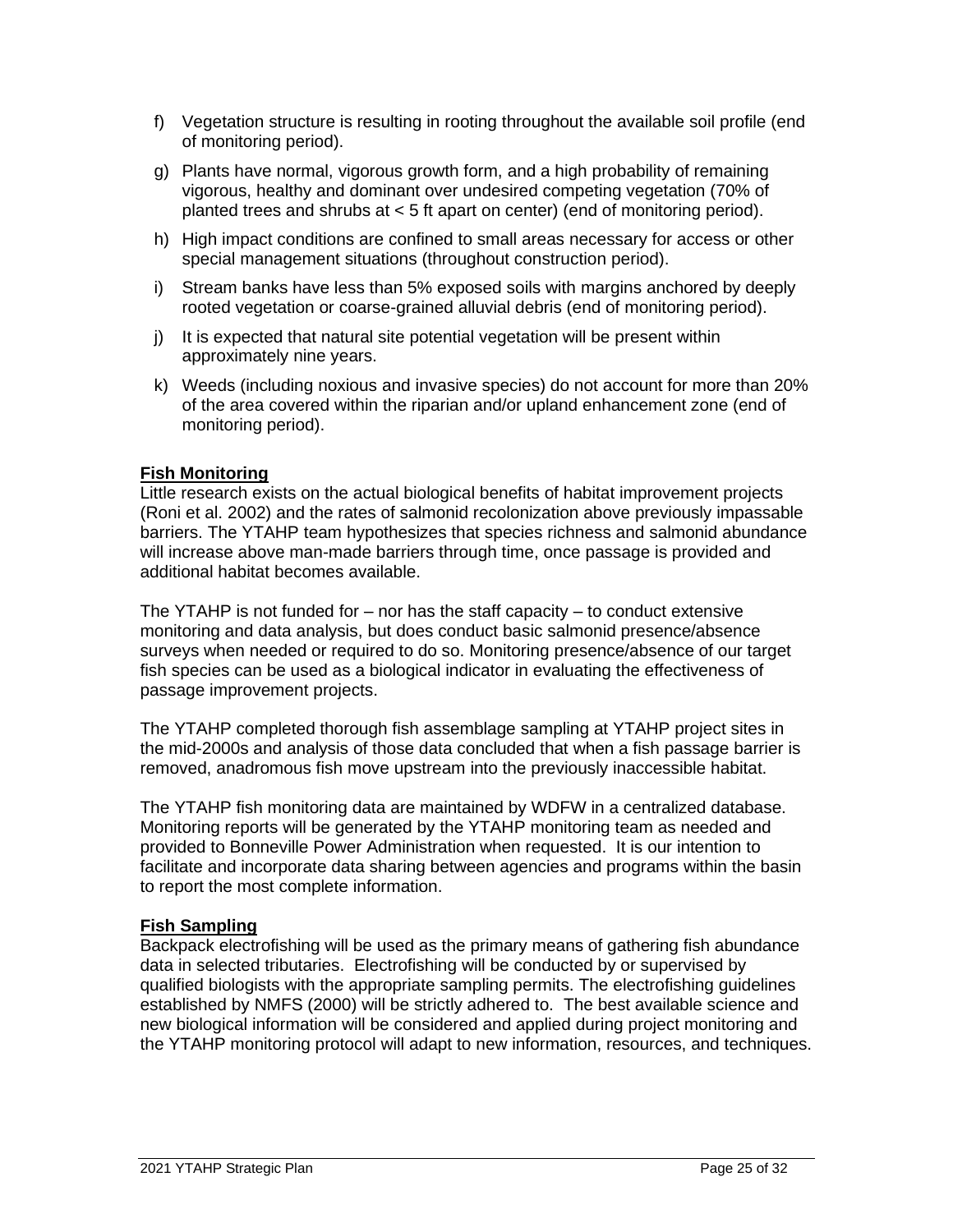Experienced crews will sample in the late summer/fall when flows are low enough that creeks can be sampled effectively and safely and the risk of encountering spawning and/or incubating salmonids is lowest.

Sites will be selected where a man-made fish passage barrier currently exists or where YTAHP has corrected one and site access is permitted. For each sampling location, a 100 meter stream section will be sampled for new sites and a minimum of 50 meters for previously surveyed sites, on the upstream and downstream sides of current or previously removed man-made barriers. A single-pass method to determine presence/absence of fish will be used. If salmonids are not detected then continue until detection but do not exceed 300 meters, or for smaller streams with a width of less than 8 meters, survey a stream length of 35 times the mean stream width (at normal base flow; Lyons 1992).

Fish will be held in large coolers and fresh water will be added periodically to ensure cool temperatures and adequate levels of dissolved oxygen such that they remain in good condition. To aid in the safe and efficient handling of fish, they will be lightly sedated then measured to fork length (mm). Once species and lengths are recorded, they will be immediately placed in a recovery cooler and not released until they are fully recovered. Rainbow trout/steelhead (*Oncorhynchus mykiss)*, bull trout *(Salvelinus confluentus),* and other salmonids will be processed first so they can be released into the flowing water as quickly as possible.

The monitoring will be project specific. Proposed projects would be sampled in the previously described method before implementation/construction, and annually for two years after project completion. Sample locations will remain constant throughout the monitoring period. Data pre and post implementation will be examined to detect differences in species presence/absence. We hypothesize that species richness and salmonid abundance will increase above man-made barriers once passage is corrected.

### **Spawning Surveys**

In areas with suitable salmonid spawning habitat, opportunistic coho and steelhead redd surveys will be conducted. Two individuals will walk a section of stream and look for adult fish, redds and carcasses (coho only). All redds will be marked with a GPS location and flagged in the field. Carcasses will be examined to determine their origin (hatchery or wild) and their sex. Surveys will occur two to three times at about ~10 day intervals when conditions allow. All spawning surveys will be coordinated with other agencies that already conduct similar surveys. In order to have comparable data, YTAHP will adopt the methods of the lead agency conducting redd counts for the specific species (ie: WDFW – bull trout, YN – coho, USFS – steelhead). YTAHP efforts will be coordinated with other entities that conduct extensive redd surveys within the Yakima Basin in an effort to share information and eliminate redundant surveys. With improved fish passage and less entrainment, it is expected that over time (several generations), redd counts will increase and expand to the upper watersheds.

### **Risk Assessments**

Two species of fish in the Yakima Basin are listed under the Endangered Species Act as threatened: Mid-Columbia River Steelhead and Bull Trout. The following describes potential effects on these fish from monitoring activities and what will be done to minimize any negative outcomes. WDFW personnel will be the project leads for monitoring efforts involving electrofishing. They have the appropriate sampling permits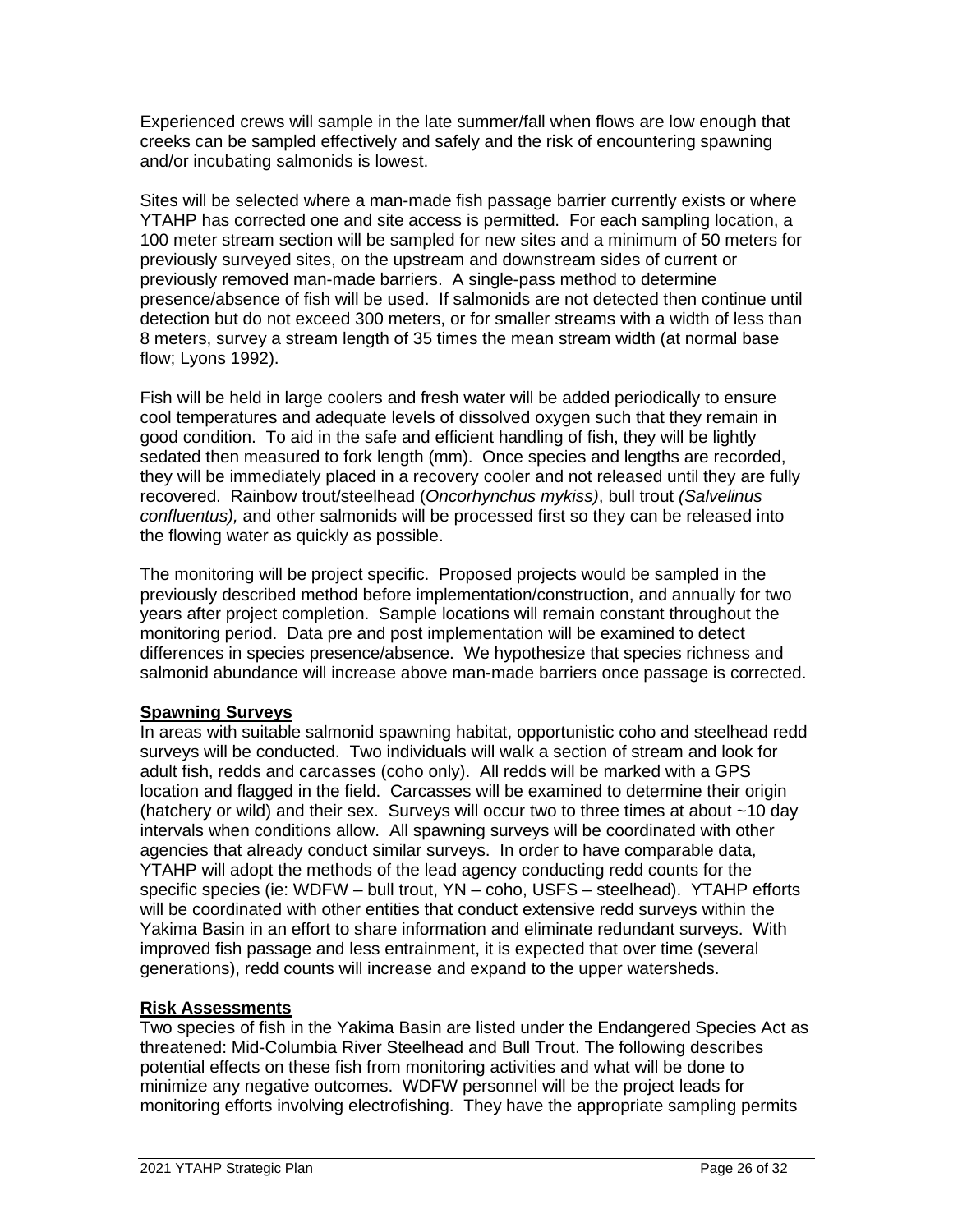to conduct scientific research in waters containing species listed under the Endangered Species Act. Protocol will be strictly adhered to and every effort will be made to prevent harm to any species. If incidental take or injury shall occur to a federally listed species, WDFW will report the incident to the appropriate federal Service as soon as possible according to the terms in the sampling authorization.

#### *Steelhead*

Federally threatened Middle Columbia River Steelhead are present within the Yakima River Basin. Based on low steelhead counts at Prosser and Roza Dams, historical redd counts (both available at [www.ykfp.org\)](http://www.ykfp.org/), and gene flow data from Pearsons et al. (2003); it is not likely that the anadromous form of *O. mykiss* encountered within the Yakima Basin exceeds 4% of all *O. mykiss*. Previous electrofishing surveys within YTAHP selected tributaries (WDFW, unpublished data) indicate that the majority of *O. mykiss* encountered are less than 250 mm fork length. McMichael et al. (1998) determined that injury rates associated with electrofishing to *O. mykiss* less than 250 mm fork length in Yakima Basin tributaries was only 5% when using a multiple pass sampling approach similar to our proposed methods. Cumulative electrofishing mortality rates were calculated to be only 10% of injured fish (McMichael et al. 1998). Based on the low probability of encountering *O. mykiss* of the anadromous life history form, and low incidences of injury, we feel that the risks associated with the proposed methods will have discountable effects on Middle Columbia River Steelhead. A 4d collection permit has been obtained from NOAA Fisheries to conduct our sampling within waters occupied by steelhead.

### *Bull Trout*

Bull trout occurred historically throughout most of the Yakima River subbasin. Today, however, they are fragmented into relatively isolated stocks and federally listed as threatened. Although bull trout were probably never as abundant as other salmonids in the Yakima River basin due in part to their requirements for cold, clear water, they were certainly more abundant and more widely distributed than they are today (WDFW 1998). There are 15 identified bull trout populations in the Yakima Basin, representing adfluvial, fluvial, and resident life history types. There are twelve genetically distinct populations of bull trout (Small et al., 2009) in the Yakima subbasin and an additional three populations potentially extirpated (Reiss et al., 2012). WDFW began conducting spawning surveys in 1984 and continues to annually to monitor these populations. Bull trout in the Yakima Basin often begin migrating into their spawning streams in early summer and hold until spawning in September-November. Their eggs incubate until emergence in March-April, depending on stream temperature. The majority of bull trout spawning occurs above 3000 feet in elevation within the Yakima Basin (WDFW 1998). Most of YTAHP's sampling efforts are in lower elevation reaches of tributaries during the time adult bull trout are spawning in the headwaters. Spawning bull trout locations are well documented, and they will be avoided during any instream sampling. For these reasons, we believe there is little chance of encountering any threatened bull trout in our monitoring efforts and any impacts would be discountable.

### **Measures of Success**

YTAHP recognizes that habitat above and around project sites may not be recolonized immediately by species that previously were denied access to upper reaches of streams. Given limited monitoring resources within the YTAHP statement of work, we have developed a manageable monitoring plan that will provide specific information on the biological benefits of our projects. It is generally assumed that removal of fish passage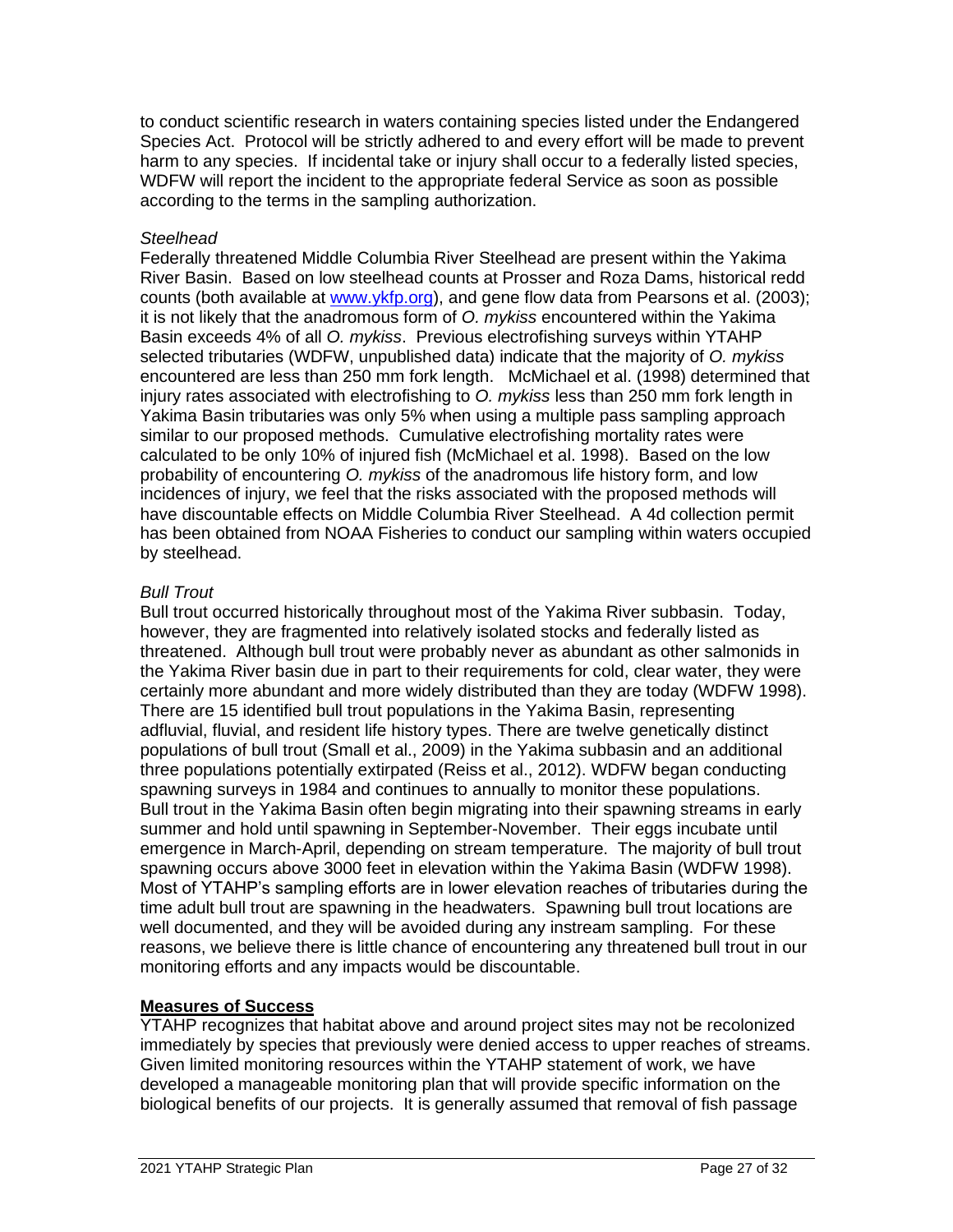barriers and implementation of correctly designed fish passage structures leads to reestablished access for salmonids. Roni et al. (2002) supports this assumption by prioritizing restoration efforts into five general categories: (1) habitat reconnection, (2) road improvement, (3) riparian restoration, (4) instream habitat restoration, and (5) nutrient enrichment. The highest category includes removing passage barriers and screening diversions as a means of re-connecting habitat.

Although restoring watershed processes is generally the preferred approach to attain watershed health and function. Restoring "process" (i.e. channel migration; reconnection of off-channel habitat) often involves a different temporal scale than sitespecific projects, such as those most often implemented by the YTAHP. Site specific remedies are warranted when considering near-term benefits to threatened species (i.e. steelhead and bull trout). In addition, fish passage was listed as a limiting factor throughout the Yakima Basin in the Salmon Recovery Plan and the Yakima Subbasin Summary. YTAHP projects are contributing to the overall watershed recovery by enabling fish access to valuable tributary habitat.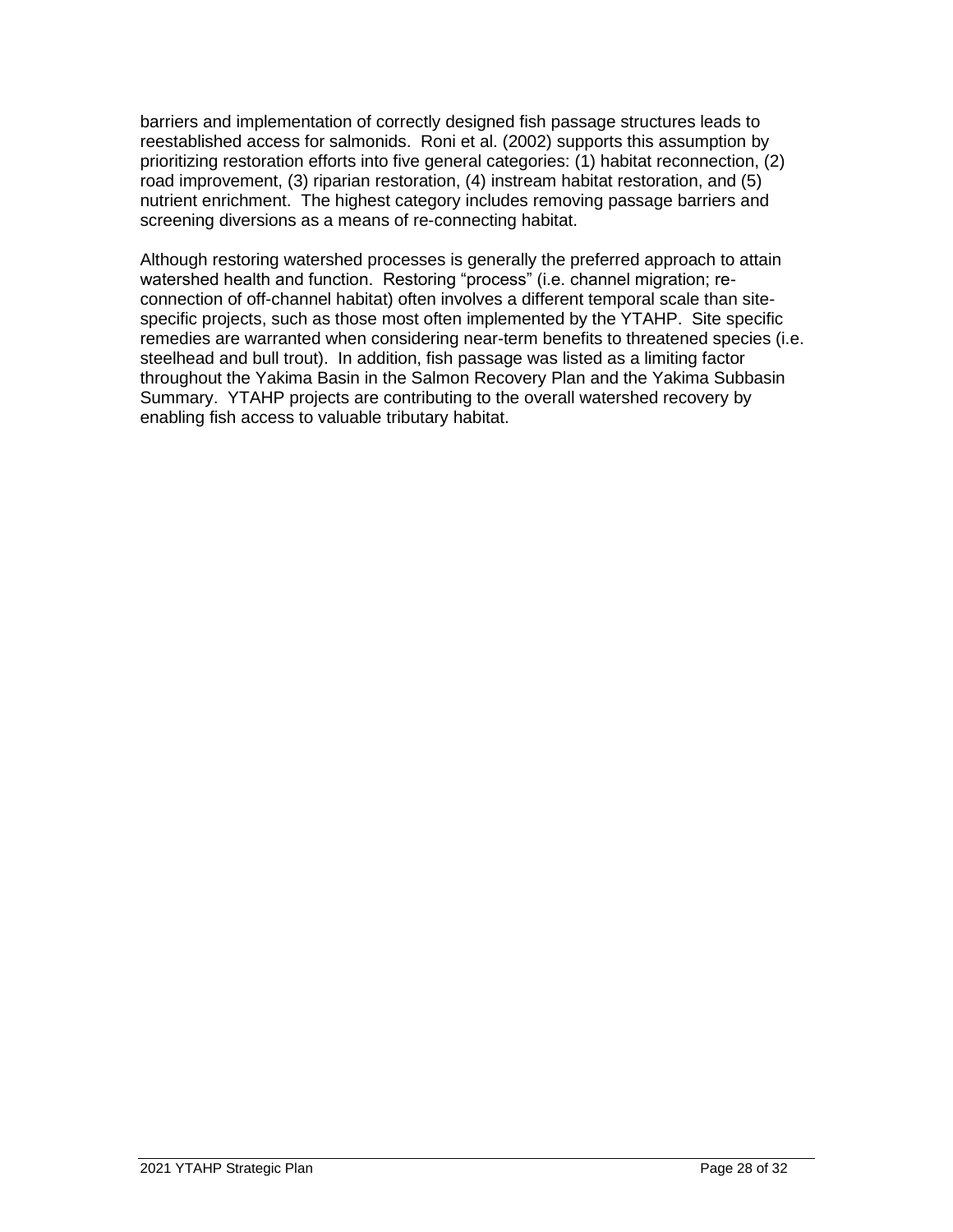## <span id="page-30-0"></span>**ATTACHMENT 3: REFERENCES**

### **References (cited and consulted)**

- Anderson, E. 2006. Personal Communication. Washington Department of Fish and Wildlife District Fish Biologist, Yakima, Washington.
- Haring, D. 2001. Habitat limiting factors, Yakima River Basin, WRIA 37-39, Final Report. Washington State Conservation Commission, Olympia, WA.
- Lyons, John. "The length of stream to sample with a towed electrofishing unit when fish species richness is estimated." North American Journal of Fisheries Management 12.1 (1992): 198-203.
- Marmorek, D., I. Parnell, M. Porter, C. Pinkham, C. Alexander, C. Peters, J. Hubble, C. Paulsen, and T. Fisher. 2004. A Multiple Watershed Approach to Assessing the Effects of Habitat Restoration Actions on Anadromous and Resident Fish Populations. 2003-2004 Technical Report, Project No. 200300300. 448 electronic pages. (BPA Report DOE/BP-00012481-1).
- McMichael, G.A., A.L. Fritts, and T.N. Pearsons. 1998. Electrofishing injury to stream salmonids; injury assessment at the sample, reach, and stream scales. North American Journal of Fisheries Management 18: 894-904.
- NMFS (National Marine Fisheries Service). 2000. Guidelines for electrofishing waters containing salmonids listed under the Endangered Species Act. 5 p.
- Pearsons, T.N., S.R. Phelps, S.W. Martin, E.L. Bartrand, and G.A. McMichael. 2003. Gene flow between resident and anadromous rainbow trout in the Yakima Basin: ecological and genetic evidence. Inland Rainbow…Oregon Chapter, American Fisheries Society.
- Roni, P., T.J. Beechie, R.E. Bilby, F.E. Leonetti, M.M. Pollock, and G.R. Pess. 2002. A review of stream restoration techniques and a hierarchical strategy for prioritizing restoration in Pacific Northwest Watersheds. North American Journal of Fisheries Management 22: 1-20.
- Temple, G.M. and T.N. Pearsons. 2006 Unpublished Report. Backpack and boat electrofishing design considerations and sampling protocols. Washington Department of Fish and Wildlife. Ecological Interactions Team. Ellensburg, Washington. 47 p.
- USFWS. 2002. Chapter 21, Middle Columbia Recovery Unit, Washington. 86 p *in*: U.S. Fish and Wildlife Service. Bull Trout (*Salvelinus confluentus*) Draft Recovery Plan. Portland, Oregon.
- WDFW. 1998. Washington State salmonid stock inventory report, Bull Trout/Dolly Varden. Olympia, WA, 98501.
- WDFW. 2000. Final Bull Trout and Dolly Varden Management Plan. http://wdfw.wa.gov/fish/bulltrt/bulldoly.htm.